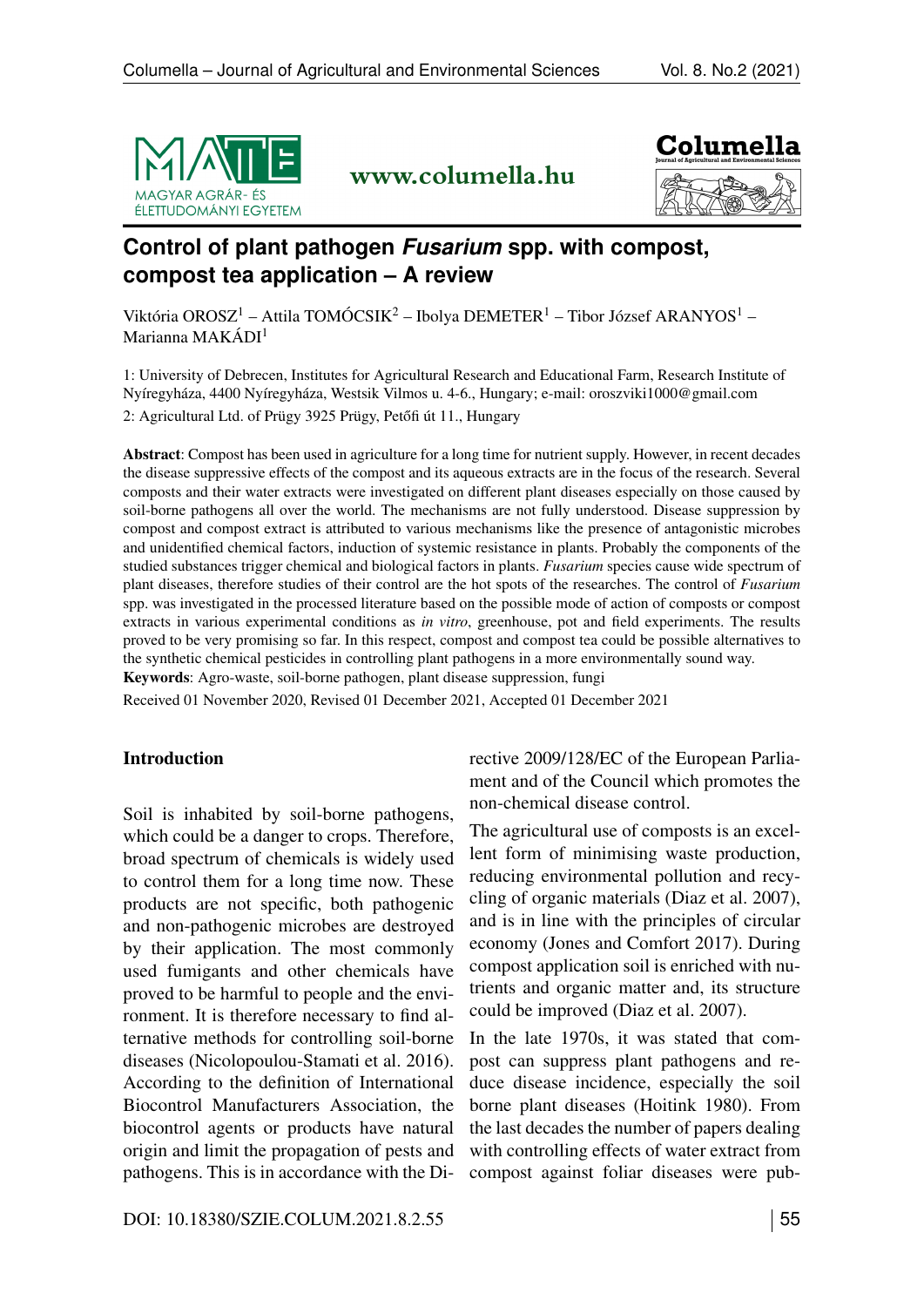lished (Yogev et al. 2010; Pane et al. 2012; ins (e.g. fusaric acid, trichothecene, marticin) Al-Mughrabi 2007).

Compost extracts were prepared by mixing compost and distilled water. Then the resulting slurry was incubated without agitation for a day (Koné et al. 2010; Bernal-Vicente et al. 2008). It can also be enriched with oxygen (Siddiqui et al. 2009). The slurry was filtered through cheesecloth, and the filtrate, termed an extract, was sprayed onto the aerial surfaces of plant or allocated into the soil (Kavroulakis et al. 2005; Bernal-Vicente et al. 2008). If the compost extract is effective in practice, it would be a potential alternative of fungicides and therefore, it could contribute to the sustainability of the agriculture (Yohalem et al. 1996).

In this review, the studies on composts and compost extracts against *Fusarium* spp. are in the focus. *Fusarium* species are imported pathogens in agriculture. They could cause significant damage during crop production. Different effective ways of compost, compost extract utilization for controlling plant diseases caused by *Fusarium* spp. were summarised and the future tasks of this scientific topic were revealed.

## Effect of compost, compost tea application

## on plant pathogen *Fusarium* species

Compost and compost tea were found as an environmentally sound option for controlling plant diseases. The genus *Fusarium* contains a number of soil-borne plant pathogenic species (Crous et al. 2021). Many cultivated plants may be attacked by different *Fusarium* species, e.g. *Fusarium oxysporum* damages tomato (Dukare et al. 2011) and carnation plants (Postma et al. 2003); *Fusarium solani* f. sp. *pisi* weakens the pea populations (Lumsden et al. 1983); *Fusarium oxysporum* f. sp. *radicis-cucumerinum* infects cucumber cultures (Bradley and Punja 2010). *Fusarium* species produce many mycotox-

and cause common root rot, wilt diseases, stem rot and necrosis in worldwide in the course of crop production (Crous et al. 2021; Jakucs and Vajna 2003).

The disease suppressive effects of compost and compost extract are examined all over the world and the number of studied compost varieties is almost unlimited. In addition, to generic ingredients such as different animal manure, straw, plant residues, composts often contain local raw materials for example Chinese medicinal herbal residues (Zhou et al. 2016; Shen et al. 2013), shrimp power and seaweed (Dionne et al. 2012), citrus waste (Bernal-Vicente et al. 2008; Lopez-Mondejar et al. 2010), olive waste (Ntougias et al. 2008; Basallote-Ureba et al. 2016). Moreover, spent mushroom substrate (Meng et al. 2018; Borrero et al. 2009; Tiltson et al. 2002) and sewage sludge (Lumsden et al. 1983; Heck et al. 2019) were also used to make compost. The results are promising. In most cases, *Fusarium* infection has been controlled by tested compost or compost extracts both in *in vitro* and *in vivo* treatments. However, in some cases inconsistent results were found. An interesting result was reported by Mierzwa-Hersztek et al. (2018) where compost extracts strongly reduced fungal sporulation, greater extent than the growth of fungi hyphae. In contrast to these results citrus compost and their extracts reduced significantly the mycelial growth of *Fusarium oxysporum* f.sp. *melonis*, but did not reduce the spore germination in *in vitro* experiments (Bernal-Vicente et al., 2008). Compost extracts had *in vitro* inhibitory effects on the tested *Fusarium* while no *in vivo* inhibitory effects were found (Znaïdi et al. 2002). De Corato et al. (2016) and Bernal-Vicente et al. (2008) reported suppressive results both in *in vitro* and *in vivo* investigations.

Summary of works on the suppressing effects of composts and their extracts on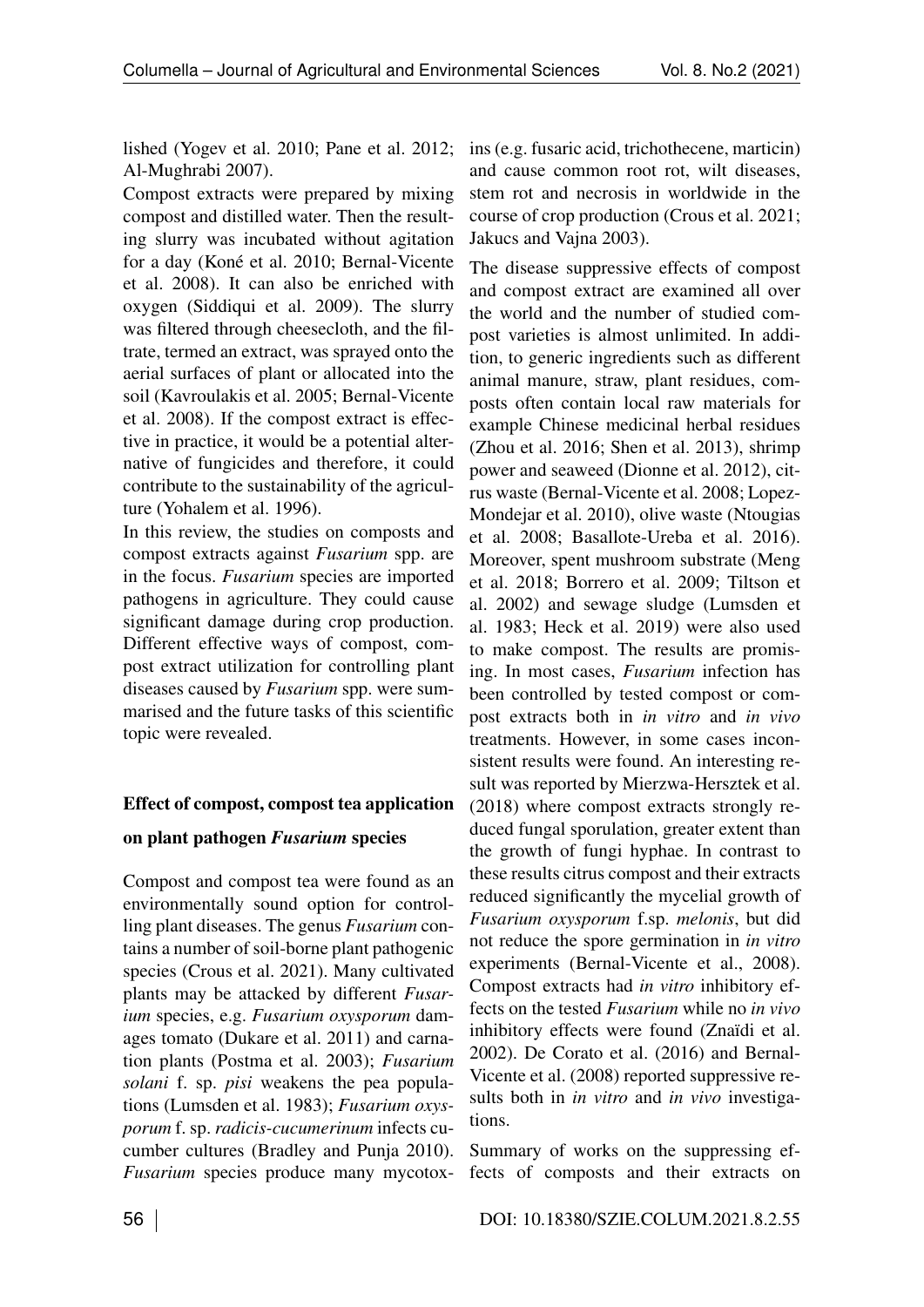*Fusarium* species are presented in Table 1.

# Mechanisms of action of composts and compost extracts

It is very difficult to separate the different mechanisms of action. Microbes in the compost effect in various ways against soil pathogens (antibiosis, parasitism, microbiostasis), but only some of the real possibilities could be in focus in individual experiments. Researchers suggested the most probable implementations based on their results. To approach a problem from several aspects could result in finding more opportunities for effective implementation. The different possible mechanisms are detailed in the following subchapters.

### *Microbe content of compost/compost tea*

Biotic components of extracts play a significant role because some compost lost partially their suppressiveness after sterilization (Cotxarrera et al. 2002; EL-Masry et al. 2002). The sterilization by autoclaving or by microfiltration ceased inhibition effect of compost on the mycelial growth of the tested pathogens (Koné et al. 2010). During microfiltration not only microorganisms were filtered out, but also their by-products or metabolites (Siddiqui et al. 2009). EL-Masry et al. (2002) found that all autoclaved compost water extracts lost their antagonistic effects against the indicator fungi because autoclaving kills all sporulated and non-sporulated microorganisms. Xiong et al. (2017) pointed out a possible new role of some keystone species (e.g. *Trichoderma* and *Bacillus* spp.) of composts in modification of structure and function of indigenous microbial groups of soil.

## *Competition for resources*

Microorganisms living in the same niche compete for nutrients and places. The most widely known form is siderophore production of *Pseudomonas* sp. which is effective against *F. oxysporum* f. sp. *dianthii* (Duijff et al. 1993). Larkin and Fravel (1998) also found the nutrient competition as the main effect against *Fusarium* infection on potato plants. Competition effect could be increased by the increasing number, richness and diversity of bacterial strains in soil after compost treatment (Fu et al. 2017).

### *Antagonism, antibiosis and parasitism*

Antagonism means that one organism suppresses or interferes the normal growth and activity of another organism via different mechanism. Antibiosis is a process in which toxic metabolites can penetrate into the cell and inhibit its activity by chemical toxicity while in the course of parasitism the parasitic organism acquire some or all of their feed stuff requirements from other organisms. Fungal antagonists added to composts in different maturation ages could increase the disease suppressiveness against *Fusarium oxysporum* by the antagonist enrichment (Postma et al. 2003). However, in this case not only the original microbial community of the compost extract was used even so the experiment proved the effect of antagonism. The most probable antagonistic mechanism of these bacterial mixtures depends on the lysogenic activity of bacteria but it needs a direct contact between the bacteria and the phytopathogenic fungi (EL-Masry et al. 2002).

Mycoparasitism is a special type of parasitism when fungus attacks another fungus (e.g. *Trichoderma* sp. against *F. oxysporum*) (John et al. 2010). Other, widely used antagonistic microbes are within *Pseudomonas* (Wahyuni et al. 2010) and *Bacillus* (Dukare et al. 2011) genus.

## *Induced resistance in plants*

Certain infection may activate induced resistance in plant. Two forms of induced resistance are known. Systemic acquired resis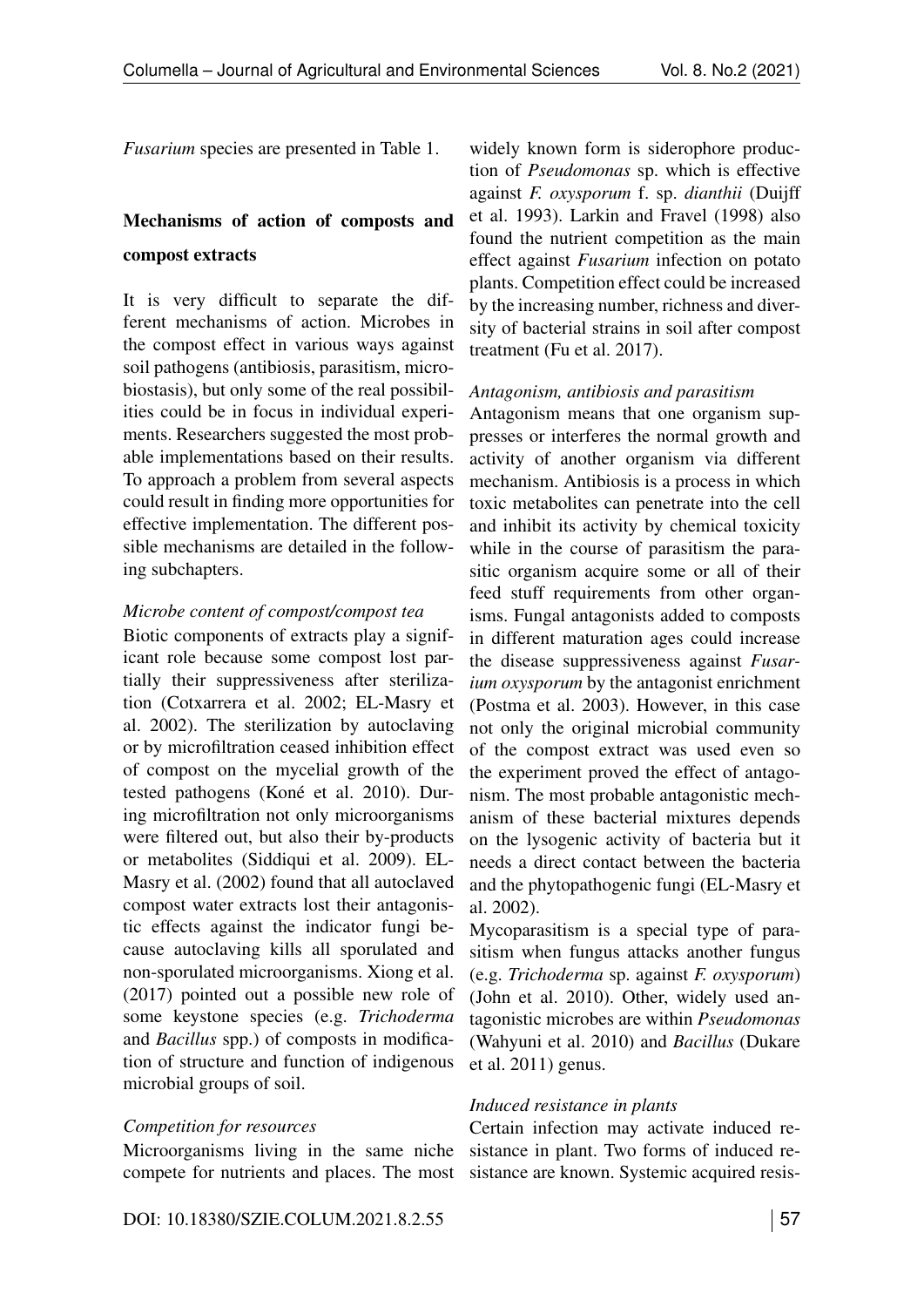tance (SAR) which are associated with a salicylic acid-dependent signalling pathway and the induction of pathogenesis-related (PR) proteins. In contrast, induced systemic resistance (ISR) are not salicylic acid dependent and it can be induced by defined bacterium taxa. Induced resistance in plants can be induced by soil or foliar application of compost tea in controlling foliar and soilborne pathogens (Zhang et al. 1998; Yogev et al. 2010; Kavroulakis et al. 2005). Therefore, the application of compost either soil amendment or foliar spray may be effective to improve the level of disease suppression in fields (Joshi et al. 2009). Molecular mechanism liable for compost-induced systemic acquired resistance is not fully understood so far but it can be concluded that compostinduced SAR differed from SAR induced by pathogens (Zhang et al. 1998).

However, microorganisms also play an important role for inducing resistance. Aimé et al. (2013) found that a non-pathogenic *F. oxysporum* F047 strain induces the systemic resistance of tomato plants against *F. oxysporum* f. sp. *lycopersici*.

## *Chemical factors*

Compost extract contain biocontrol agents as well as unidentified chemical factors which play a role in different pathogenic fungal suppression (Cronin et al. 1996). High pH and high electrical conductivity (EC) of compost may affect the extent of the suppressive effect of the diseases (Lamprecht et al. 2017; Cotxarrera et al. 2002). Pathogens need different microelements for growth and sporulation. High pH and EC reduce these microelements availability hereby can decrease the virulence of plant pathogens (Cotxarrera et al. 2002; Amir and Riba 1990). Different nitrogen forms may be an influencing factor in the mechanism of action (Trillas-Gay et al. 1986; Tiltson et al. 2002). Calcium nitrate and ammonium sulphate content of compost significantly reduce the disease severity, on the other hand ammonium nitrate nitrogen had no effect of *Fusarium* wilt of radish (Trillas-Gay et al. 1986). Heck et al. (2019) studied the abiotic and biotic characteristics of compost-treated soil and concluded that the most consistent abiotic factors were EC pH, base saturation%, cation exchange capacity, P, K, Ca, Mg, Na, Zn, Mn and B.

## *Multiple effects*

Combination of physico-chemical and biological characteristics of composts for suppressing plant diseases (Kavroulakis et al. 2005; Siddiqui et al. 2009; Zmora-Nahum et al. 2008) can be the real explanation for antifungal effect of compost/compost tea. Physico-chemical characteristics include physical and chemical aspects of compost that reduce disease severity by directly affecting the pathogen or host capacity for growth. Examples of these aspects include nutrient levels, organic matter, moisture, pH (Cronin et al 1996), and other factors (Cotxarrera et al. 2002). Kavroulakis et al. (2005) reported that the biological control of pathogens by compost depends on both biological and chemical factors. It is actually a complex and difficult process.

## Effects of compost of different origins

Several studies investigated the effects of different composts. Disease suppression was significantly affected by storage method, composition of compost samples, as well as their interaction which indicate that the effect of the storage on disease suppression is compost-dependent (van Rijn et al. 2007; Saadi et al. 2010; Postma et al. 2003). Termorshuizen et al. (2006) did a large comparative assessment. The impacts of 18 different composts were examined on seven pathosystems among them *Fusarium oxysporum* f. sp. *lini*. None of the composts showed significant disease suppression against all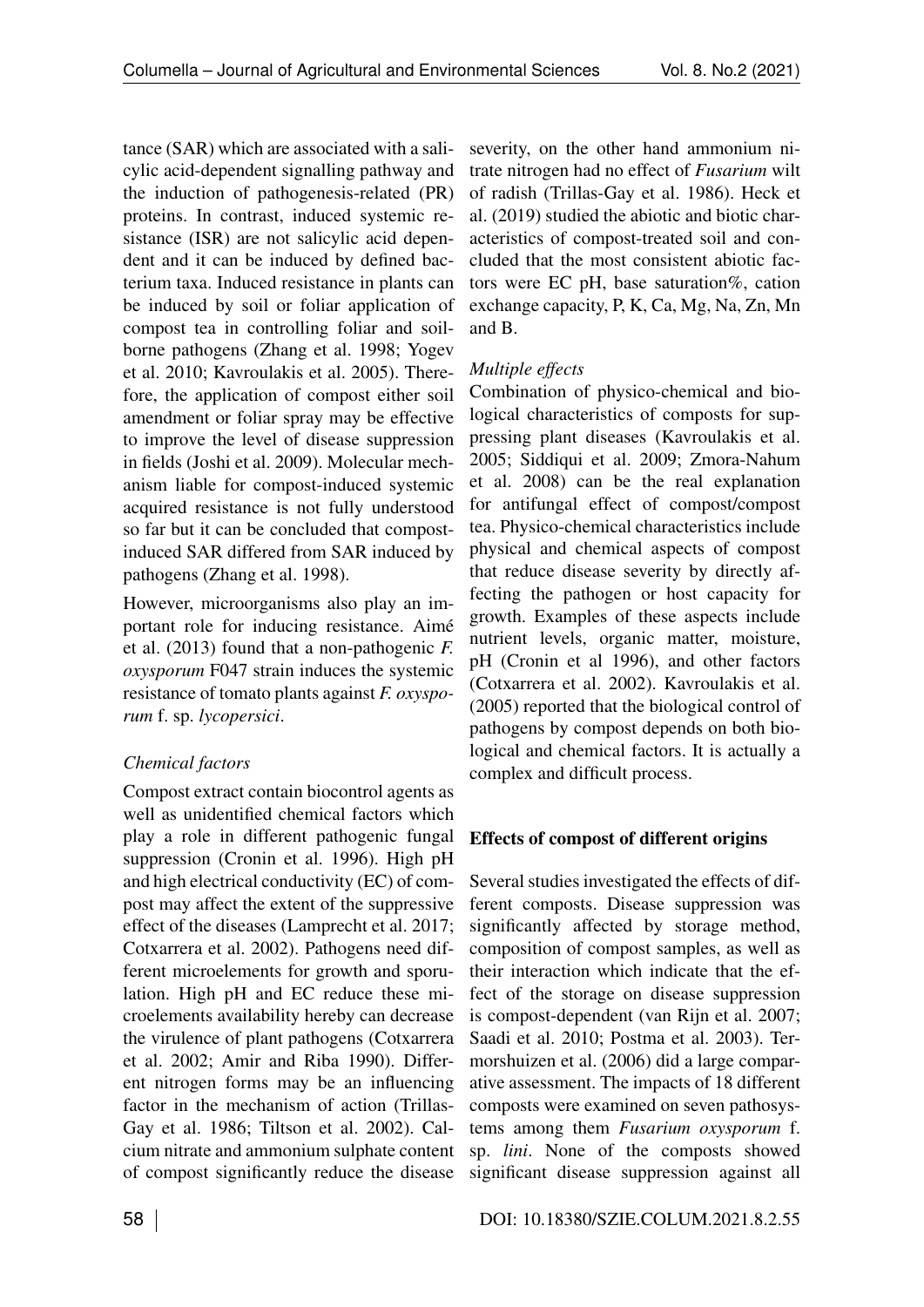pathogens. The second highest disease suppression was found for *Fusarium oxysporum*. 14 composts of the examined 18 composts suppressed by more than 50% of the disease caused by the pathogen. At least one compost induced a disease suppression by more than 70% for each pathosystem. Similar results were published by Pane et al. (2011). They suggest that compost suppressiveness is often pathogen specific. Only one of the tested composts suppressed significantly all the studied pathogens. Probably there is no compost which could suppress all or many pathogens. However, if the suppressive properties of the compost are known, it can be applied in practice.

Ntougias et al. (2008) studied nine composts mixed with peat (after curing and following nine month storage) and assessed for their suppressive effects against two major soil-borne pathogens of tomato. The studied pathogens show great phylogenetic distance, had different life cycles and mode of action. Disease incidence in tomato by *Phytophtora nicotianae* was significantly reduced by all studied compost amendments. On the other hand, the effects of these compost applications for the protection from *Fusarium oxysporum* f.sp. *radicis-lycopersici* infection presented higher variability. Fresh composts usually caused significantly lower disease incidence values than prolonged stored composts.

Based on these results we can conclude that each compost have to be tested for their effectiveness against different pathogens.

## Conclusion and future possibilities

Agriculture has to satisfy the qualitative and the quantitative demands of the consumers. Compost and aqueous compost extracts still have some untapped potentials. They can be produced from waste materials in an inexpensive way. However, large amounts are spent on pesticides in agricul-

ture. The question is how can decrease the quantity of pesticides by good quality composts and compost teas having proved effect against well-defined pathogens based on well-defined application technology. Application of composts and compost extracts improve soil quality by altering its physical, chemical and microbiological properties. They increase the organic matter content, water capacity, microbial species diversity and macro- and micro-nutrient supply of soils, which are fundamental for plant growth. In addition, application of composts as soil amendments and foliar sprays may be an effective way to improve the level of disease suppression in field situations. Many pathogenic fungi can induce disease in field plants, including members of the genus *Fusarium*. The main shortcoming of the field applications of compost extracts are the lack of standardization of preparation and application methods.

Only some recent investigations assessed the suppressiveness of many compost types on different pathogens. Results of the studies also suggest that compost suppressiveness is often pathogen specific. Generally, there was not compost which had significant disease suppression against all the examined *Fusarium* sp. and pathogens, in addition the pathogens were not affected similarly by all composts. Moreover, big differences in compost quality and their impact on plant health were observed. This may be due to the different microbial composition of the composts. Microbes have a major role in compostmediated disease suppression and since composts from different organic sources vary notably in their microbial composition, these differences may result in variable disease suppression, as well.

One of the tasks is to find the best compost or compost extract for the selected *Fusarium* sp. or other pathosystem, thereby it contributes to reducing the risk of chemicals used in agriculture.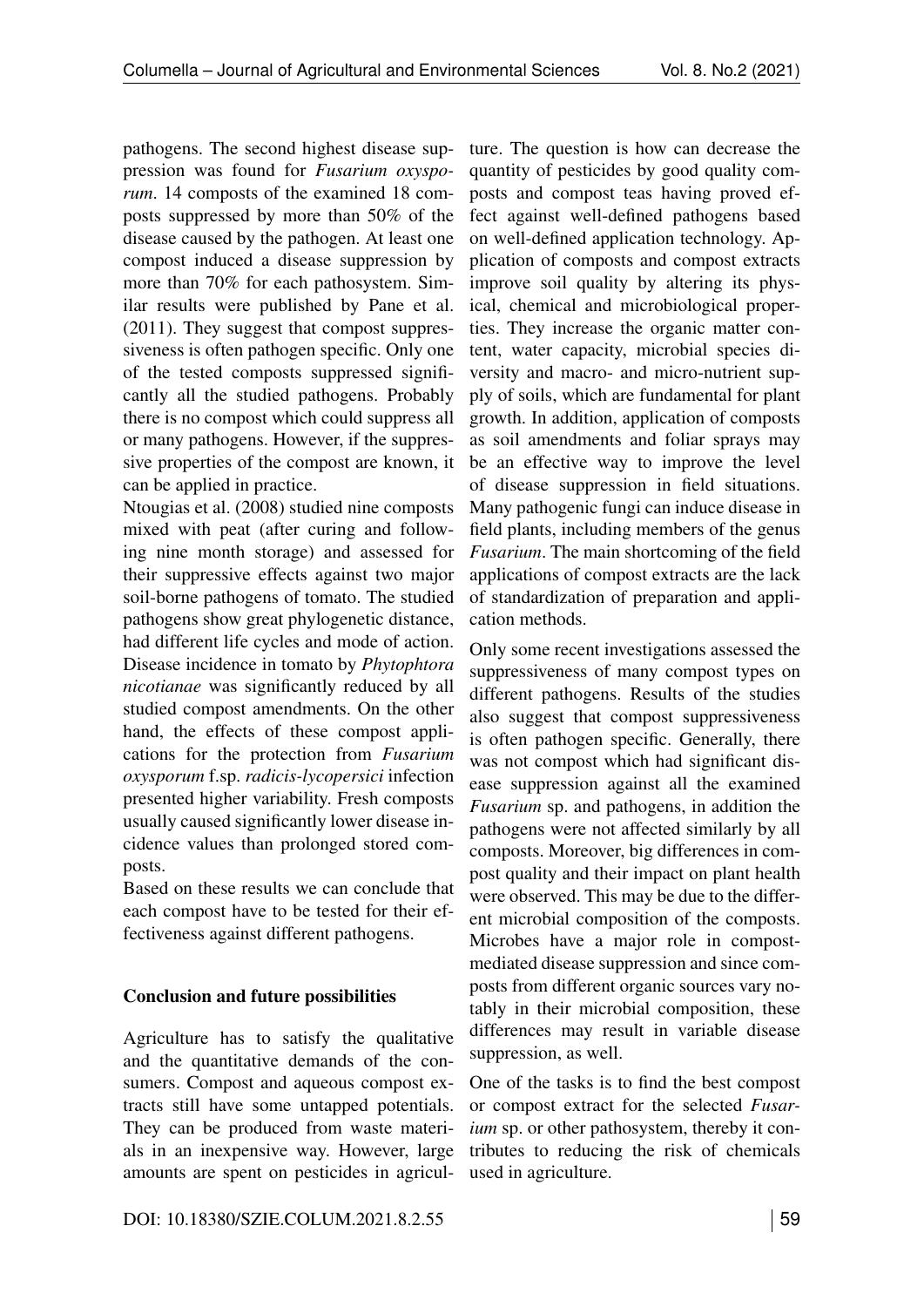Another task is to find the true mode of action. It is quite difficult to separate the different mechanisms of actions. Studies usually focus only one action the researcher assumed. In fact, it is a very complex process therefore, more complex and even more studies of composts and aqueous compost extracts are needed.

The following tasks are the hot points of this research area: i) chemical examination of a wide range of the extracts, ii) detailed analysis of the microbial community of the extracts, iii) investigation of the effects of

isolated microbes against *Fusarium* sp. and different plant pathogens both *in vitro* and in field experiments, iv) standardisation of composting process, compost tea producing process and the application method of the compost tea, v) storage of effective compost teas. After completing these tasks, not only the suppressiveness of composts and compost extracts could be used for the reduction of pesticides applied in agriculture but this method is also one of the most cost effective, environmentally sound alternative for organic waste recycling.

## References

Aimé, S., Alabouvette, C., Steinberg, C., Olivain, C. (2013) The endophytic strain *Fusarium oxysporum* Fo47: a good candidate for priming the defense responses in tomato roots. Molecular Plant-Microbe Interactions. 26. 918-926.<https://doi.org/10.1094/MPMI-12-12-0290-R>

Al-Mughrabi, K.I. (2007) Suppression of *Phytophtora infestans* in potatoes by foliar application of food nutrients and compost tea. Australian Journal of Basic and Applied Sciences. 1(4). 785-792.

Amir, H., Riba, O. (1990) Influence de la salinité des sols de palmeraies sur les *Fusarium* I. Relation entre la densité des population des Fusarium et la conductivité des sols. Revue d'Ecologie et de Biologie du sol. 26. 147-158.

Bradley, G., Punja, Z.K. (2010) Composts containing fluorescent pseudomonads suppress fusarium root and stem rot development on greenhouse cucumber. Canadian Journal of Microbiology. 56. 896-905.<https://doi.org/10.1139/W10-076>

Bernal–Vicente, A., Ros, M., Tittarelli, F., Intrigliolo, F., Pascual, J.A. (2008) Citrus compost and its water extract for cultivation of melon plants in greenhouse nurseries. Evaluation of nutriactive and biocontrol effects. Bioresource Technology. 99. 8722-8728. [http://doi.org/10.1016/j.](http://doi.org/%2010.1016/j.biortech.2008.04.019) [biortech.2008.04.019](http://doi.org/%2010.1016/j.biortech.2008.04.019)

Blaya, J., López-Mondéjar, R., Lloret, E., Pascual, A., Ros, M. (2013) Change induced by *Trichoderma harzianum* in suppressive compost controlling *Fusarium* wilt. Pesticide Biochemistry and Physiology. 107. 112-119.<https://doi.org/10.1016/j.pestbp.2013.06.001>

Borrero, O., Trillas, I., Avilés, M. (2009) Carnation *Fusarium* wilt suppression in four composts. European Journal of Plant Pathology. 123. 425-433. [https://doi.org/10.1007/s10658-008-9380-](https://doi.org/10.1007/s10658-008-9380-4) [4](https://doi.org/10.1007/s10658-008-9380-4)

Cotxarrera, L., Trillas-Gay, M.-I., Steinberg, C., Alabouvette, C. (2002) Use of sewage sludge compost and *Trichoderma asperellum* isolates to suppress *Fusarium* wilt of tomato. Soil Biology & Biochemistry. 34. 467-476. [https://doi.org/10.1016/S0038-0717\(01\)00205-X](https://doi.org/10.1016/S0038-0717(01)00205-X)

Cronin, M.J., Yohalem, D.S., Harris, R.F., Andrews, J.H. (1996) Putative mechanism and dynamics of inhibition of the apple scab pathogen *Venturia inaequalis* by compost extracts. Soil Biology & Biochemistry. 28. 1241-1249. [https://doi.org/10.1016/0038-0717\(96\)00131-9](https://doi.org/10.1016/0038-0717(96)00131-9)

Crous, P.W., Lombard, L., Sandoval-Denis, M., Seifert, K.A., Schroers, H.-J., Chaverri, P., Gené, J., Guarro, J., Hirooka, Y., Bensch, K., Kema, G.H.J., Lamprecht, S.C., Cai, L., Rossman, A.Y., Stadler, M., Summerbell, R.C., Taylor, J.W., Ploch, S., Visagie, C.M., Yilmaz, N., Frisvad, J.C., Abdel-Azeem, A.M., Abdollahzadeh, J., Abdolrasouli, A., Akulov, A., Alberts, J.F., Araújo, J.P.M.,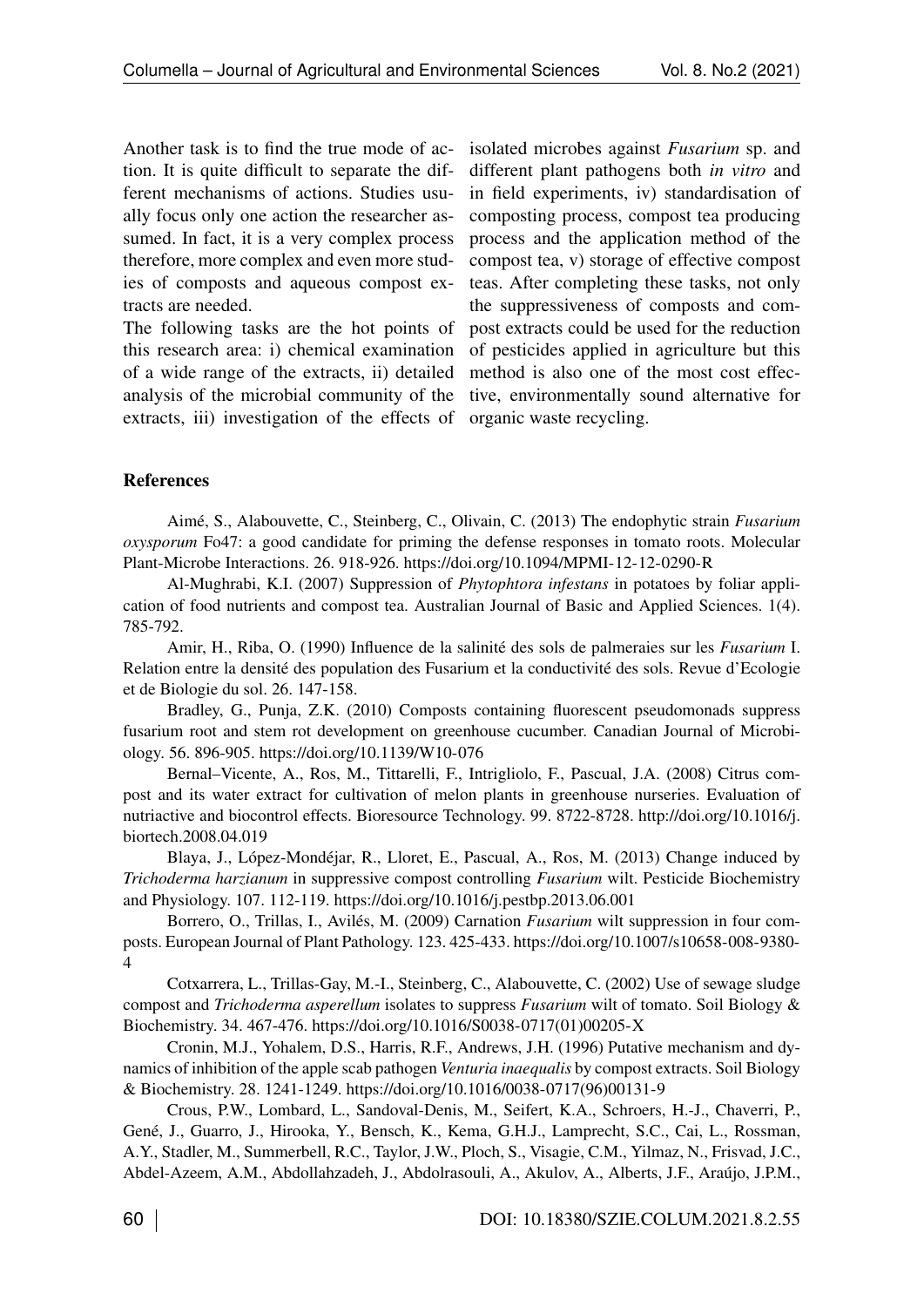|  |  | Table 1: Suppressing effects of compost and their extract on <i>Fusarium</i> species in different experimental conditions. |
|--|--|----------------------------------------------------------------------------------------------------------------------------|
|  |  |                                                                                                                            |

| Tested pathogen         | Compost materials                                                                                                                                                                                                         | <b>Tested material</b>            | in vitro/plant                | Effects                                                                                                         | Supposed mechanism                                                   | References                             |
|-------------------------|---------------------------------------------------------------------------------------------------------------------------------------------------------------------------------------------------------------------------|-----------------------------------|-------------------------------|-----------------------------------------------------------------------------------------------------------------|----------------------------------------------------------------------|----------------------------------------|
| Fusarium                | Green waste, paper waste, sewage                                                                                                                                                                                          | Compost                           | Winter wheat                  | Two of eight tested                                                                                             | Pathogen specific;                                                   | Tilston et al. 2002                    |
| culmorum                | sludge, spent mushroom, horse<br>manure, municipal solid waste.                                                                                                                                                           |                                   |                               | composts were suppressive.                                                                                      | abiotic component.                                                   |                                        |
|                         | Rape straw, wheat straw, chipped<br>maize straw, fragmented waste<br>material obtained during shelling<br>of pea seeds, ground polymer<br>materials, which were made of<br>polyethylene and thermoplastic<br>corn starch. | Compost<br>extract                | in vitro                      | Compost extracts strongly<br>reduced fungal sporulation,<br>greater extent than the growth<br>of fungal hyphae. | Heavy metal.                                                         | Mierzwa-<br>Hersztek et al.<br>2018    |
| Fusarium                | Commercial compost.                                                                                                                                                                                                       | Compost                           | Rooibos,                      | Both composts significantly                                                                                     | Biological component;                                                | Lamprecht and                          |
| foetens                 |                                                                                                                                                                                                                           |                                   | oat, lupin                    | suppressed damping-off caused<br>by Fusarium spp.                                                               | abiotic factors.                                                     | Tewoldemedhin<br>2017                  |
| Fusarium<br>graminearum | Cattle manure, sheep manure,<br>chicken manure, horse manure,<br>vegetable waste, ground straw.                                                                                                                           | Compost<br>extract                | in vitro                      | Inhibitory effect on the mycelial<br>growth of fungus.                                                          | Role of microorganisms.                                              | Kerkeni et al.<br>2007                 |
|                         | Rape straw, wheat straw, chipped<br>maize straw, fragmented waste<br>material obtained during shelling<br>of pea seeds, ground polymer<br>materials, which were made of<br>polyethylene and thermoplastic<br>corn starch. | Compost<br>extract                | in vitro                      | Compost extracts strongly<br>reduced fungal sporulation,<br>greater extent than the growth of<br>fungal hyphae. | Heavy metal.                                                         | Mierzwa-<br>Hersztek et al.<br>2018    |
| Fusarium<br>oxysporum   | Horticultural waste, prune, cut<br>grass, ditch plants, fruit, vegetable<br>and garden waste with different<br>maturation stages.                                                                                         | Compost                           | Carnation                     | Disease suppression.                                                                                            | Origin of compost; antagonism.                                       | Postma et al.<br>2003                  |
|                         | Cattle manure, sheep manure,<br>poultry manure, crushed wheat<br>straw.                                                                                                                                                   | Compost<br>extract                | <i>in vitro</i> and<br>potato | In vitro: all compost extracts had<br>inhibitory effects. In vivo: no<br>inhibitory effects.                    | Microorganism content of<br>compost tea.                             | Znaïdi et al. 2002                     |
|                         | Paddy straw.                                                                                                                                                                                                              | Composts<br>and their<br>extracts | Tomato                        | Severe reduction in pre- and post-<br>emergence disease incidence.                                              | Interactions among various modes<br>of biocontrol by microorganisms. | Dukare et al.<br>2011                  |
|                         | Commercial compost.                                                                                                                                                                                                       | Compost                           | Roiboos,<br>oat, lupin        | Both composts significantly<br>suppressed damping-off caused by<br>Fusarium spp.                                | Biological component; abiotic<br>factors.                            | Lamprecht and<br>Tewoldemedhin<br>2017 |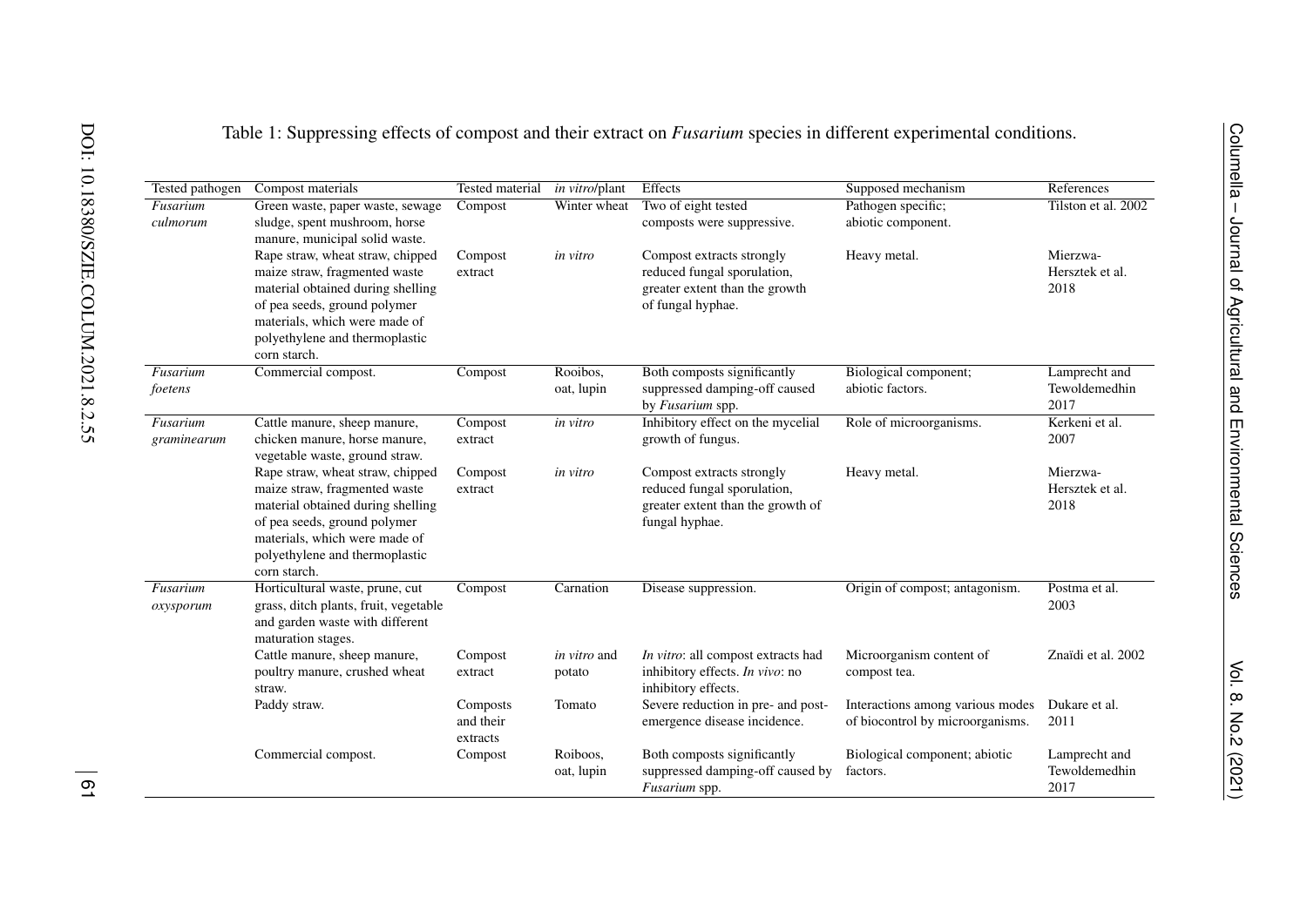| Tested pathogen                              | Compost materials                                                                                                               | <b>Tested material</b> | in vitro/plant          | Effects                                                                                                                                                            | Supposed mechanism                                                                                         | References                 |
|----------------------------------------------|---------------------------------------------------------------------------------------------------------------------------------|------------------------|-------------------------|--------------------------------------------------------------------------------------------------------------------------------------------------------------------|------------------------------------------------------------------------------------------------------------|----------------------------|
| Fusarium<br>oxysporum                        | Green waste                                                                                                                     | Compost<br>extract     | in vitro                | The colony diameter of $F$ .<br>oxysporum was reduced to a small<br>extent.                                                                                        | Microbial populations present in<br>compost extract.                                                       | Milinković et al.<br>2019  |
|                                              | Chinese medicinal herbal residues,<br>food waste (rice, bread, cabbage,<br>boild pork), sawdust.                                | Compost<br>extract     | <i>in vitro</i>         | Acetone extract of the compost<br>showed the best performance<br>against fungal growth. Antagonist<br>properties of mature compost<br>were stronger.               | Antagonism; mycoparasitism.                                                                                | Zhuo et al. 2016           |
| Fusarium<br>oxysporum f.<br>sp. basilici     | Cow manure, wheat straw,<br>chicken manure.                                                                                     | Compost                | Sweet basil             | Significant reduce of disease<br>severity.                                                                                                                         | Biotic factors.                                                                                            | Reuveni et al.<br>2002     |
|                                              | Agricultural and agro-industrial<br>residues, plant green waste,<br>municipal solid waste, cattle<br>manure and other biowaste. | Compost                | Basil                   | All green composts were capable<br>of effectively suppressing the<br>pathosystems under consideration.                                                             | Biological activity of composts'<br>microbial community.                                                   | De Corato et al.<br>2019   |
| Fusarium<br>oxysporum f.<br>sp. conglutinans | Canadium shangum peat, perlit                                                                                                   | Compost                | Radish                  | Unheated compost media<br>significantly suppressed the<br>population of the tested pathogen.                                                                       | Biotic and abiotic factors.                                                                                | Trillal-Gay et al.<br>1986 |
| Fusarium<br>oxysporum f.<br>sp. cubense      | Pig manure, cattle manure,<br>Chinese medicine residue.                                                                         | Compost                | Banana                  | Cattle manure compost and<br>Chinese medicine residue<br>compost were the most effective.                                                                          | Enzymatic and microbiological<br>parameters; increased soil<br>bacterial and actinomycetes<br>populations. | Shen et al. 2013           |
|                                              | Sewage sludge.                                                                                                                  | Compost<br>extract     | Banana                  | The aqueous extracts of sewage<br>sludge reduced fungal<br>microconidial germination.<br>Sewage sludge increased mycelial<br>growth when compared with<br>control. | Both biotic and abiotic<br>characteristics.                                                                | Heck et al. 2019           |
| Fusarium<br>oxysporum f.<br>sp. cucumerinum  | Caragana microphylla-straw,<br>chicken manure.                                                                                  | Compost                | Cucumber                | The number of $F$ . oxysporum was<br>significantly decreased by C.<br>microphylla-straw compost<br>application.                                                    | Microbial diversity.                                                                                       | Tian et al. 2016           |
| Fusarium<br>oxysporum f.<br>sp. dianthi      | Grape marc, cork, olive oil husk,<br>cotton gin trash, rice husk, spent<br>mushroom compost, peat, coir<br>fibre, vermiculite.  | Compost                | Carnation               | Grape marc compost was the most<br>effective. Coir fibre, peat and<br>vermiculite were conductive for<br>this disease.                                             | Microbiostasis.                                                                                            | Borrero et al.<br>2009     |
|                                              | Grape marc.                                                                                                                     | Compost                | Tomato and<br>carnation | Significant interaction was found.                                                                                                                                 | Disease parameters affected by<br>the water use of plants.                                                 | Sant et al. 2010           |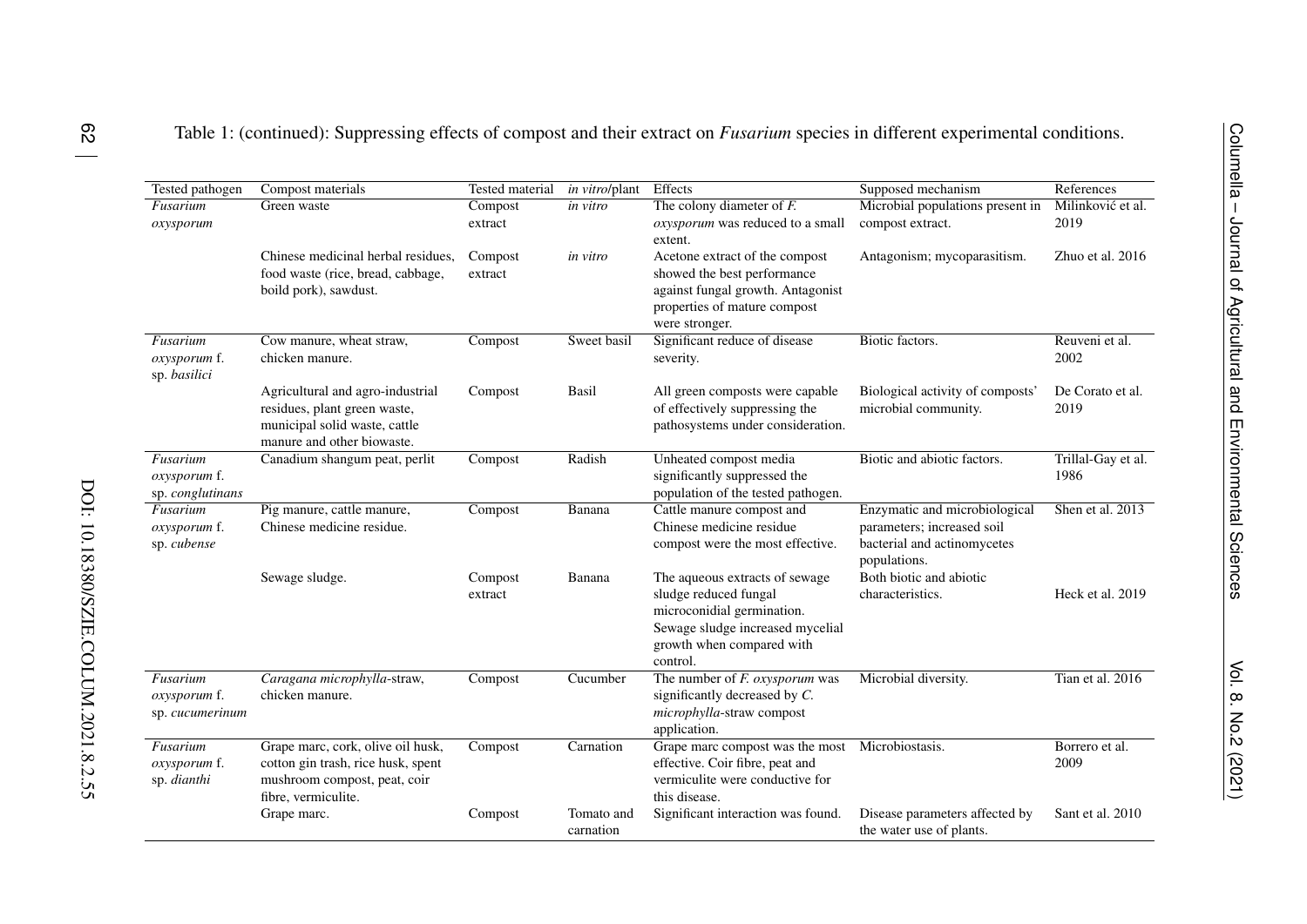| Tested pathogen                               | Compost materials                                                                                                                                                                                                                                                                                                                      | <b>Tested material</b>            | in vitro/plant                | Effects                                                                                                                                      | Supposed mechanism                                                                 | References                   |
|-----------------------------------------------|----------------------------------------------------------------------------------------------------------------------------------------------------------------------------------------------------------------------------------------------------------------------------------------------------------------------------------------|-----------------------------------|-------------------------------|----------------------------------------------------------------------------------------------------------------------------------------------|------------------------------------------------------------------------------------|------------------------------|
| Fusarium<br>oxysporum Schl<br>f. sp. lactucae | Commercial compost.                                                                                                                                                                                                                                                                                                                    | Compost                           | Lettuce                       | Compost treatments were not<br>suppressive in all the trials.                                                                                | Microbial inhibitors.                                                              | De Corato et al.<br>2011     |
| Fusarium<br>oxysporum f.<br>sp. lini          | Horse manure, green waste, tree<br>bark, slurries, urban biowastes,<br>organic residues of wine grapes,<br>woody wastes, poultry manure,<br>woodcut, plants, spent mushroom,<br>leonardite, urea, phosphate,<br>catalyst, wood chips, municipal<br>sewage sludge, yard waste,<br>manure clay, plant residues - from<br>four countries. | Compost                           | Flax                          | High disease suppression.                                                                                                                    | Pathogen specific effects but the<br>mechanisms are not identified.                | Termorshuizen et<br>al. 2006 |
|                                               | Vegetable, fruit and garden waste,<br>leaves and wood trimming,<br>manure, clay.                                                                                                                                                                                                                                                       | Compost                           | Flax                          | 75% of the assays resulted in<br>significant disease suppression.<br>Disease suppression was<br>significantly affected by storage<br>method. | Bacterial composition and<br>microbial activity. Storage have a<br>limited effect. | van Rijn et al.<br>2007      |
| Fusarium<br>oxysporum f.                      | Green waste.                                                                                                                                                                                                                                                                                                                           | Compost                           | Tomato                        | Significantly reduced Fusarium<br>wilt symptoms.                                                                                             | Antagonism; competition for<br>space and nutrients.                                | Cucu et al. 2020             |
| sp. lycopersici                               | Agricultural and agro-industrial<br>residues, plant green waste,<br>municipal solid waste, cattle<br>manure and other biowaste.                                                                                                                                                                                                        | Compost                           | Tomato                        | All green composts were capable<br>of effectively suppressing the<br>pathosystems under consideration.                                       | Biological activity of composts'<br>microbial community.                           | De Corato et al.<br>2016     |
|                                               | Miscanthus, giant reed, wheat<br>straw, agro-industrial co-products<br>(coffee-ground, defatted olive<br>marc, woodchip), plant-waste<br>(artichoke, fennel, tomato).                                                                                                                                                                  | Composts<br>and their<br>extracts | <i>in vitro</i> and<br>tomato | Both <i>in vitro</i> an <i>in vivo</i> the<br>suppression of the tested<br>pathosystem was highly<br>significant.                            | Pathogen-specific; compost<br>microflora; antibiotic<br>mechanisms.                | De Corato et al.<br>2016     |
|                                               | Commercially avalable compost<br>(vegetable and animal wastes,<br>sewage sludge, yard waste)                                                                                                                                                                                                                                           | Compost                           | Tomato                        | The compost effectively suppress<br>Fusarium wilt.                                                                                           | Biotic and abiotic factors.                                                        | Cotxerrera et al.<br>2002    |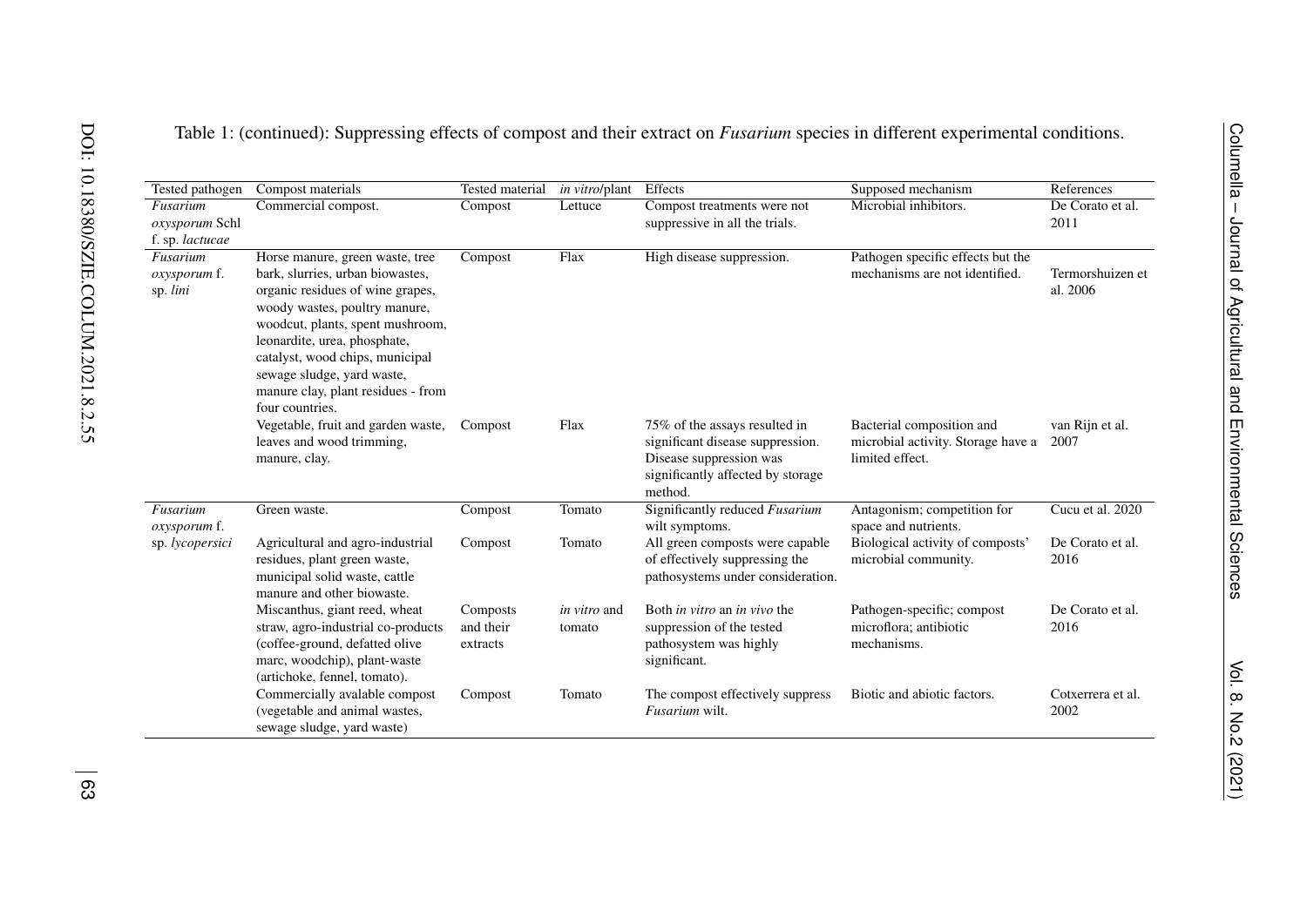| <b>Tested pathogen</b>                  | Compost materials                                                                                                        | Tested material                   | <i>in vitro/plant</i>                 | Effects                                                                                                                                                                                                                        | Supposed mechanism                                                                                                                        | References                           |
|-----------------------------------------|--------------------------------------------------------------------------------------------------------------------------|-----------------------------------|---------------------------------------|--------------------------------------------------------------------------------------------------------------------------------------------------------------------------------------------------------------------------------|-------------------------------------------------------------------------------------------------------------------------------------------|--------------------------------------|
| Fusarium<br>oxysporum f.<br>sp. melonis | Citrus wastes, sludge obtained<br>from citrus industry waste water<br>treatment, green residues - in two<br>proportions. | Composts<br>and their<br>extracts | $\overline{in \; vitro}$ and<br>melon | Both citrus composts and their<br>water extracts reduced<br>significantly the mycelial growth,<br>but did not reduce the spore<br>germination in in vitro<br>experiments. The in vivo assay<br>confirmed the in vitro results. | Antagonistic microorganism;<br>mycoparasitism (lytic enzyme).                                                                             | <b>Bernal-Vicente et</b><br>al. 2008 |
|                                         | Commercial compost.                                                                                                      | Compost                           | Melon                                 | No suppressive effect.                                                                                                                                                                                                         |                                                                                                                                           | De Corato et al.<br>2016             |
|                                         | Citrus wastes, sludge obtained<br>from citrus industry waste water<br>treatment, green residues.                         | Composts<br>and their<br>extracts | Melon                                 | Pathogen incidence was<br>significantly lower in<br>than peat. In case of water<br>extracts, one of them showed<br>lower, other of them showed<br>higher pathogen incidence than its<br>solid matrix.                          | Biotic (antibiosis and<br>mycoparasitism) and abiotic<br>components; niche competition or<br>plant acquired and/or induced<br>resistance. | Lopez-Mondejar<br>et al. 2010        |
|                                         | Sewage sludge.                                                                                                           | Compost                           | Melon                                 | Significant decrease in disease<br>was observed.                                                                                                                                                                               | Microorganisms of the compost.                                                                                                            | Lumsden et al.<br>1983               |
|                                         | Cow manure, tomato plants.                                                                                               | Compost                           | Melon                                 | All composts were highly<br>suppressive and clearly effective<br>compared to the peat in the course<br>of period.                                                                                                              | Microbial populations of<br>compost; induced systemic<br>resistance; storage had no<br>negative effect.                                   | Saadi et al. 2010                    |
|                                         | Horticultural waste mixture,<br>pepper plant waste, almond peel<br>waste.                                                | Compost                           | in vitro                              | 1.4% of the selected<br>microorganisms from different<br>composts against F. oxisporum<br>could inhibit the growth of the<br>pathogen.                                                                                         | Compost maturity; antagonistic<br>microorganisms.                                                                                         | Suárez-Estrella et<br>al. 2007       |
|                                         | Ground tomato-plant residues<br>mixed with separated cattle<br>manure.                                                   | Compost                           | Melon                                 | When both parts of the root<br>system were grown in compost,<br>disease severity was further<br>reduced.                                                                                                                       | Induced resistance.                                                                                                                       | Yogev et al. 2010                    |
|                                         | Vineyard pruning waste.                                                                                                  | Compost                           | <i>in vitro</i> and<br>muskmelon      | In both cases compost showed<br>higher biocontrol activity than<br>peat against Fusarium oxysporum.                                                                                                                            | Biotic and abiotic characteristics<br>of the compost.                                                                                     | Blaya et al. 2013                    |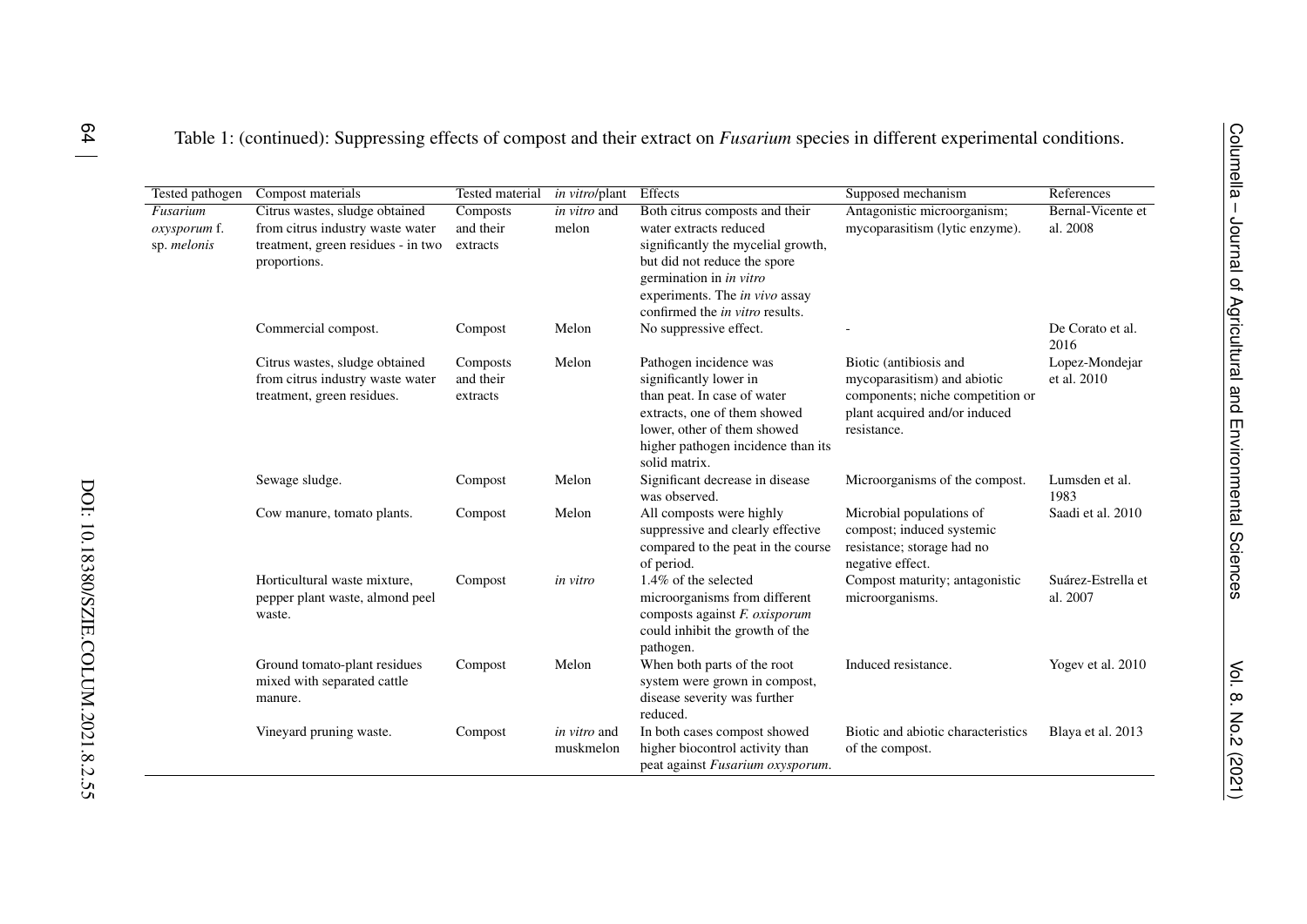| Tested pathogen                          | Compost materials                                                                                                                                                                                                                                                  | Tested material                   | in vitro/plant               | Effects                                                                                                          | Supposed mechanism                                                                                    | References                 |
|------------------------------------------|--------------------------------------------------------------------------------------------------------------------------------------------------------------------------------------------------------------------------------------------------------------------|-----------------------------------|------------------------------|------------------------------------------------------------------------------------------------------------------|-------------------------------------------------------------------------------------------------------|----------------------------|
| Fusarium<br>oxysporum f.<br>sp. melonis  | Miscanthus, giant reed, wheat<br>straw, agro-industrial co-products<br>(coffee-ground, defatted olive<br>marc, woodchip), plant-waste<br>(artichoke, fennel, tomato).                                                                                              | Composts<br>and their<br>extracts | in vitro and<br>melon        | Both in vitro an in vivo the<br>suppression of the tested<br>pathosystem was highly<br>significant.              | Pathogen-specific; compost<br>microflora; antibiotic<br>mechanisms.                                   | De Corato et al.<br>2016   |
|                                          | Steam-explosion liquid waste<br>(giant reed, Miscanthus sinenis,<br>Kenaf, wheat/barley straw), agro-                                                                                                                                                              | Composts<br>and their<br>extracts | <i>in vitro</i> and<br>melon | Suppressive activity of composts                                                                                 | Pathogen-specific; compost                                                                            | De Corato et al.           |
|                                          | industrial residues (defatted olive<br>marc, coffee ground, wood chip,<br>aspen chip, viticulture and vinery<br>residue), plant green-waste<br>(artichoke, fennel, tomato,<br>escarole, potato, pepper),<br>municipal solid waste, cow<br>manure, household waste. |                                   |                              | and their extracts depending<br>the feedstock origin both in vitro<br>and in vivo assay.                         | microbiota (depend on feedstock).                                                                     | 2018                       |
|                                          | Agricultural and agro-industrial<br>residues, plant green waste,<br>municipal solid waste, cattle<br>manure and other biowaste.                                                                                                                                    | Compost                           | Melon                        | All green composts were capable<br>of effectively suppressing the<br>pathosystems under consideration.           | Biological activity of composts<br>microbiomes.                                                       | De Corato et al.<br>2019   |
| Fusarium<br>oxysporum f.<br>sp. radicis- | Tomato, pepper plant waste, solid<br>material separated from dairy farm<br>liquid manure, pine bark.                                                                                                                                                               | Compost                           | Cucumber                     | Two composts significantly<br>reduced the disease severity,<br>while one compost had no effect.                  | Antibiotic production.                                                                                | Bradley & Punja<br>2010    |
| cucumerinum                              | Raw pruning residues, sewage<br>sludge, sawdust, winery residues<br>including grape stalks and grape<br>pomace, tomato pulp with<br>sawdust, organic fraction of<br>municipal solid waste, olive mill<br>extracted press cake, waste water,<br>olive leaves.       | Compost                           | Cucumber                     | Four of the examined six<br>composts were significantly<br>suppressed root and stem rot<br>symptoms on cucumber. | Phenolic compounds.                                                                                   | Markakis et al.<br>2016    |
| Fusarium<br>oxysporum f.<br>sp. radicis- | Grape mark waste, extracted olive<br>press cake, peat.                                                                                                                                                                                                             | Compost<br>extract                | Tomato                       | Increased plant resistance on peat<br>amended with compost.                                                      | Combination of physico-chemical<br>and biological characteristics of<br>compost; systemic resistance. | Kavroulakis et al.<br>2005 |
| lycopersici                              | Cattle manure, sheep manure,<br>chicken manure, horse manure,<br>vegetable waste, ground straw.                                                                                                                                                                    | Compost<br>extract                | in vitro                     | Inhibitory effect on the mycelial<br>growth of the tested fungi.                                                 | Microorganisms.                                                                                       | Kerkeni et al.<br>2007     |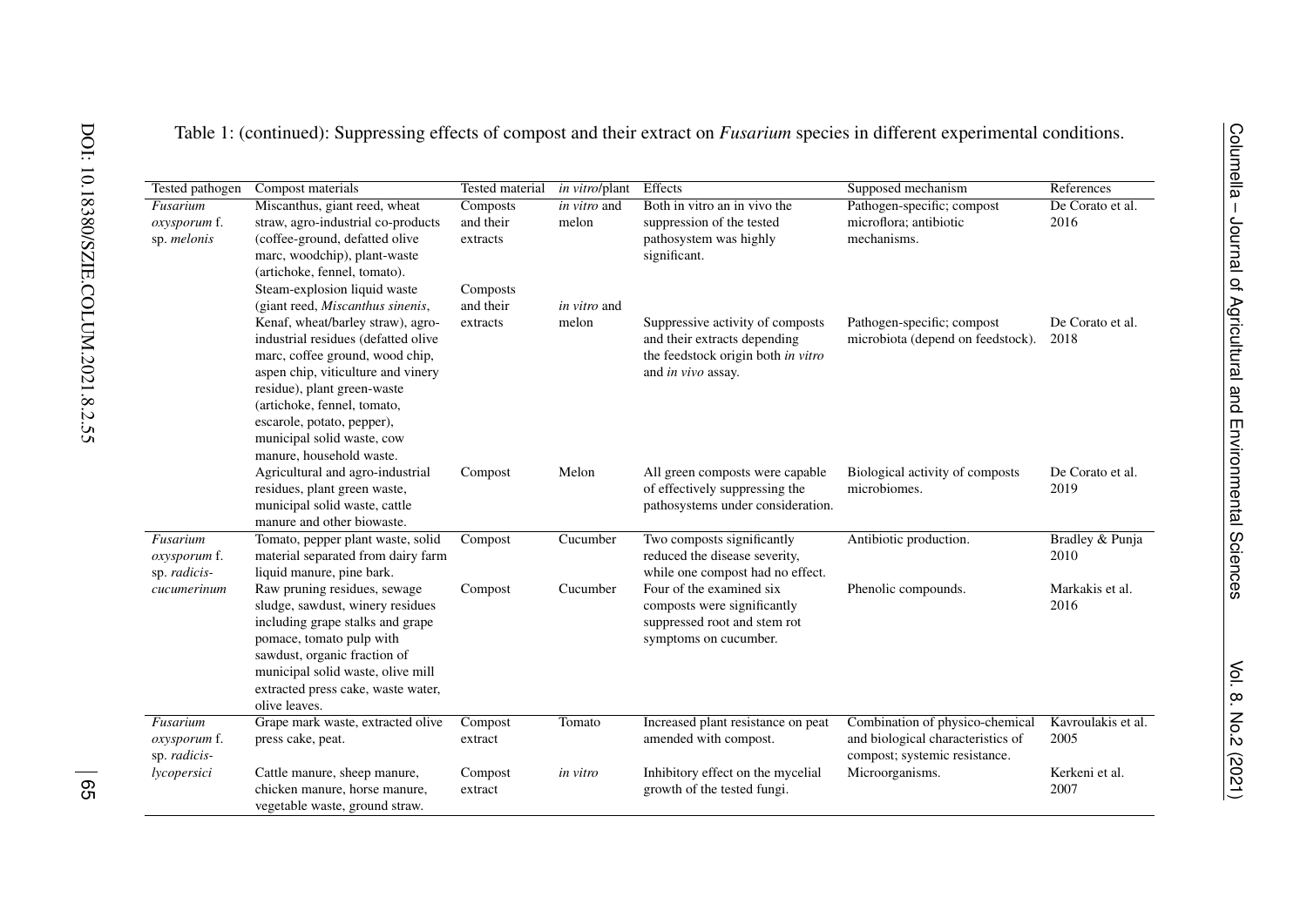| Tested pathogen                          | Compost materials                                                                               | Tested material    | <i>in vitro/plant</i>         | Effects                                                                 | Supposed mechanism                                                                                                                                  | References              |
|------------------------------------------|-------------------------------------------------------------------------------------------------|--------------------|-------------------------------|-------------------------------------------------------------------------|-----------------------------------------------------------------------------------------------------------------------------------------------------|-------------------------|
| Fusarium<br>oxysporum f.<br>sp. radicis- | Grape mark waste, spent<br>mushroom compost, olive tree<br>leaves, olive wastewaters, olive     | Compost            | Tomato                        | Most of compost amendments<br>reduced the disease severity in           | Systemic resistance.                                                                                                                                | Ntougias et al.<br>2008 |
| lycopersici                              | press cake, extracted olive press                                                               |                    |                               | varying degree.                                                         |                                                                                                                                                     |                         |
|                                          | cake.                                                                                           | extract            |                               | growth of the tested fungi.                                             |                                                                                                                                                     |                         |
|                                          | Sphagnum peat moss with<br>composted pulp and paper mill<br>residues, peat.                     | Compost            | Tomato                        | Markedly reduced symptom<br>severity.                                   | Induced resistance.                                                                                                                                 | Pharand et al.<br>2002  |
|                                          | Bovine manure, chicken manure,<br>sheep manure, shrimp powder,<br>seaweed.                      | Compost<br>extract | in vitro                      | Reduced mycelial growth.                                                | Microbial communities; induction<br>of plant defence reactions by<br>microorganisms or by organic and<br>inorganic compounds of the<br>compost tea. | Dionne et al.<br>2012   |
| Fusarium                                 | Cattle manure, sheep manure,                                                                    | Compost            | <i>in vitro</i> and           | In vitro: all compost teas had                                          | Microorganism content of                                                                                                                            | Znaïdi et al. 2002      |
| roseum var.<br>graminearum               | poultry manure, crushed wheat<br>straw.                                                         | extract            | potato                        | inhibitory effects. In vivo: no<br>effects.                             | compost tea.                                                                                                                                        |                         |
| Fusarium<br>roseum var.<br>sambucinum    | Cattle manure, sheep manure,<br>poultry manure, crushed wheat<br>straw.                         | Compost<br>extract | <i>in vitro</i> and<br>potato | In vitro: inhibitory effects. In<br>vivo: no effects.                   | Microorganism content of<br>compost tea.                                                                                                            | Znaïdi et al. 2002      |
| Fusarium<br>solani                       | Cattle manure, sheep manure,<br>chicken manure, horse manure,<br>vegetable waste, ground straw. | Compost<br>extract | in vitro                      | Inhibitory effect on the mycelial<br>growth of fungus.                  | Role of microorganisms.                                                                                                                             | Kerkeni et al.<br>2007  |
| Fusarium<br>solani<br>f. sp. <i>pisi</i> | Sewage sludge.                                                                                  | Compost            | Pea                           | Disease was increased by<br>compost.                                    | Microorganisms of compost<br>stimulated the soil microbial<br>community.                                                                            | Lumsden et al.<br>1983  |
| Fusarium<br>solani var.<br>cœruleum      | Cattle manure, sheep manure,<br>poultry manure, crushed wheat<br>straw.                         | Compost<br>extract | In vitro and<br>potato        | In vitro and in vivo: inhibitory<br>effects.                            | Microorganisms content of<br>compost tea.                                                                                                           | Znaïdi et al. 2002      |
| Fusarium spp.                            | Spent mushroom substrate, pig<br>manure, biogas residues.                                       | Compost            | Tomato and<br>pepper          | Compost application suppressed<br>the pathogens between 20% and<br>90%. | Microbial population and activity.                                                                                                                  | Meng et al. 2018        |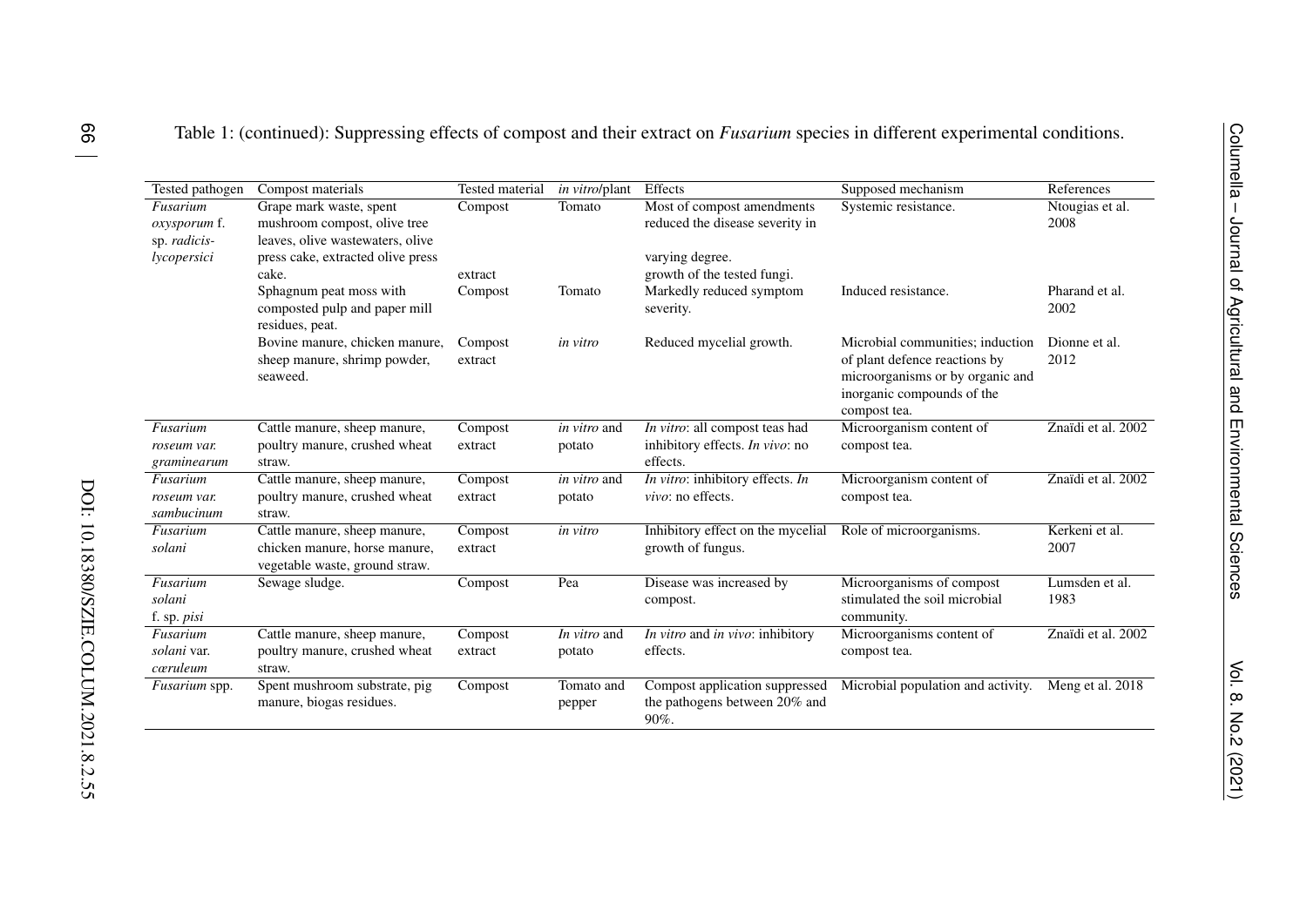Ariyawansa, H.A., Bakhsi, M., Bendiksby, M., Ben Hadj Amor, A., Bezerra, J.D.P., Boekhout, T., Câmara, M.P.S., Carbia, M., Cardinali, G., Castañeda-Ruiz, R.F., Celis, A., Chaturvedi, V., Collemare, J., Croll, D., Damm, U., Decock, C.A., de Vries, R.P., Ezekiel, C.N., Fan, X.L., Fernández, N.B., Gaya, E., González, C.D., Gramaje, D., Groenewald, J.Z., Grube, M., Guevara-Suarez, M., Gupta, V.K., Guarnaccia, V., Haddaji, A., Hagen, F., Haelewaters, D., Hansen, K., Hashimoto, A., Hernández-Restrepo, M., Houbrakrn, J., Hubka, V., Hyde, K.D., Iturriaga, T., Jeewon, R., Johnston, P.R., Jurjević, Ž., Karalzi., İ., Korsten, L., Kuramae, E.E., Kušan, I., Labuda, R., Lawrence, D.P., Lee, H.B., Lechat, C., Li, H.Y., Litovka, Y.A., Maharachchikumbra, S.S.N., Marin-Felix, Y., Matio Kemkuignou, B., Matočec, N., McTaggart, A.R., Mlčoch, P., Mugnai, L., Nakashima, C., Nilsson, R.H., Noumeur, S.R., Pavlov, I.N., Peralta, M.P., Philips, A.J.L., Pitt, J.I., Polizzi, G., Quaedvileg, W., Rajeshkumar, K.C., Restrepo, S., Rhaiem, A., Robert, J., Robert, V., Rodrigues, A.M., Salgado-Salazar, C., Samson, R.A., Santos, A.C.S., Shivas, R.G., Souza-Motta, C.M., Sun, G.Y., Swart, W.J., Szoke, S., Tan, Y.P., Taylor, J.E., Taylor, P.W.J., Tiago, P.V., Váczy, K.Z., van de Wiele, N., van der Merwe, N.A., Verkly, G.J.M., Vieira, W.A.S., Vizzini, A., Weir, B.S., Wijayawardene, N.N., Xia, J.W., Yáñez-Morales, M.J., Yurkov, A., Zamora, J.C., Zare, R., Zhang, C.L. and Thines, M. (2021) *Fusarium*: more than a node or a foot-shaped basal cell. Studies in Mycology 98. 100116. <https://doi.org/10.1016/j.simyco.2021.100116.>

Cucu, M.A., Gilardi, G., Pugliese, M., Gullino, M.L., Garibaldi, A. (2020) An assessment of the modulation of the population dynamics of pathogenic *Fusarium oxysporum* f. sp. *lycopersici* in the tomato rhizosphere by means of the application of *Bacillus subtilis* QST 713, *Trichoderma* sp. TW2 and two compost. Biological Control. 142. 104158. [https://doi.org/10.1016/j.biocontrol.2019.](https://doi.org/10.1016/j.biocontrol.2019.104158) [104158](https://doi.org/10.1016/j.biocontrol.2019.104158)

De Corato, U., Patruno, L., Avella, N., Lacolla, G., Cucci, G. (2019) Composts from green sources show an increased suppressiveness to soilborne plant pathogenic fungi: Relationships between physicochemical properties, disease suppression, and the microbiome. Crop Protection 124. 104870<https://doi.org/10.1016/j.cropro.2019.104870>

De Corato, U., Salimbeni, R., De Pretis, A., Patruno, L., Avella, N., Lacolla, G., Cucci, G. (2018) Microbiota from 'next-generation green compost' improves suppressiveness of composted Municipal-Solid-Waste to soil-borne plant pathogens. Biological Control 124. 1 -17. [https://doi.org/](https://doi.org/10.1016/j.biocontrol.2018.05.020) [10.1016/j.biocontrol.2018.05.020](https://doi.org/10.1016/j.biocontrol.2018.05.020)

De Corato, U., Sharma, N., Maccioni, O., Zimbardi, F. (2011) Supperessiveness of steamexploded biomass of *Miscanthus sinensis* var. *giganteus* against soil-borne plant pathogens. Crop Protection 30. 246-252.<https://doi.org/10.1016/j.cropro.2010.11.006>

De Corato, U., Viola, E., Arcieri G., Valerio, V., Zimbardi, F. (2016) Use of composted agroenergy co-products and agricultural residues against soil-borne pathogens in horticultural soil-less systems. Scientia Horticulturae 210. 166-179.<http://dx.doi.org/10.1016/j.scienta.2016.07.027>

Diaz, L.F., de Bertoldi, M., Bidlingmaier, W., Stentiford, E. Ed. (2007) Compost science and technology. Waste management series 8. p. 364. ISBN-13: 9780080439600

Dionne A., Tweddell, R.J., Antoun, H., Avis, T.J. (2012) Effect of non-aerated compost teas on damping-off pathogens of tomato. Canadian Journal of Plant Pathology 34:1. 51-57. [http://dx.doi.](http://dx.doi.org/10.1080/07060661.2012.660195) [org/10.1080/07060661.2012.660195](http://dx.doi.org/10.1080/07060661.2012.660195)

Directive 2009/128EC (last access 26/07/2019) [http://data.europa.eu/eli/dir/2009/128/2019-](http://data.europa.eu/eli/dir/2009/128/2019-07-26) [07-26](http://data.europa.eu/eli/dir/2009/128/2019-07-26)

Duijff, B.J., Meijer, J.W., Bakker, P.A.H.M., Schippers, B. (1993) Siderophore-mediated competition for iron and induced resistance in the suppression of fusarium wilt of carnation by fluorescent *Pseudomonas* spp. Netherlands Journal of Plant Pathology 99. 277–289. [https://doi.org/10.](https://doi.org/10.1007/BF01974309) [1007/BF01974309](https://doi.org/10.1007/BF01974309)

Dukare, A.S., Prasanna, R., Dubey, S.C., Nain, L., Chaudhary, V. (2011) Evaluating novel microbe amended composts as biocontrol agents in tomato. Crop Protection 30. 436-442. [https://doi.](https://doi.org/10.1016/j.cropro.2010.12.017)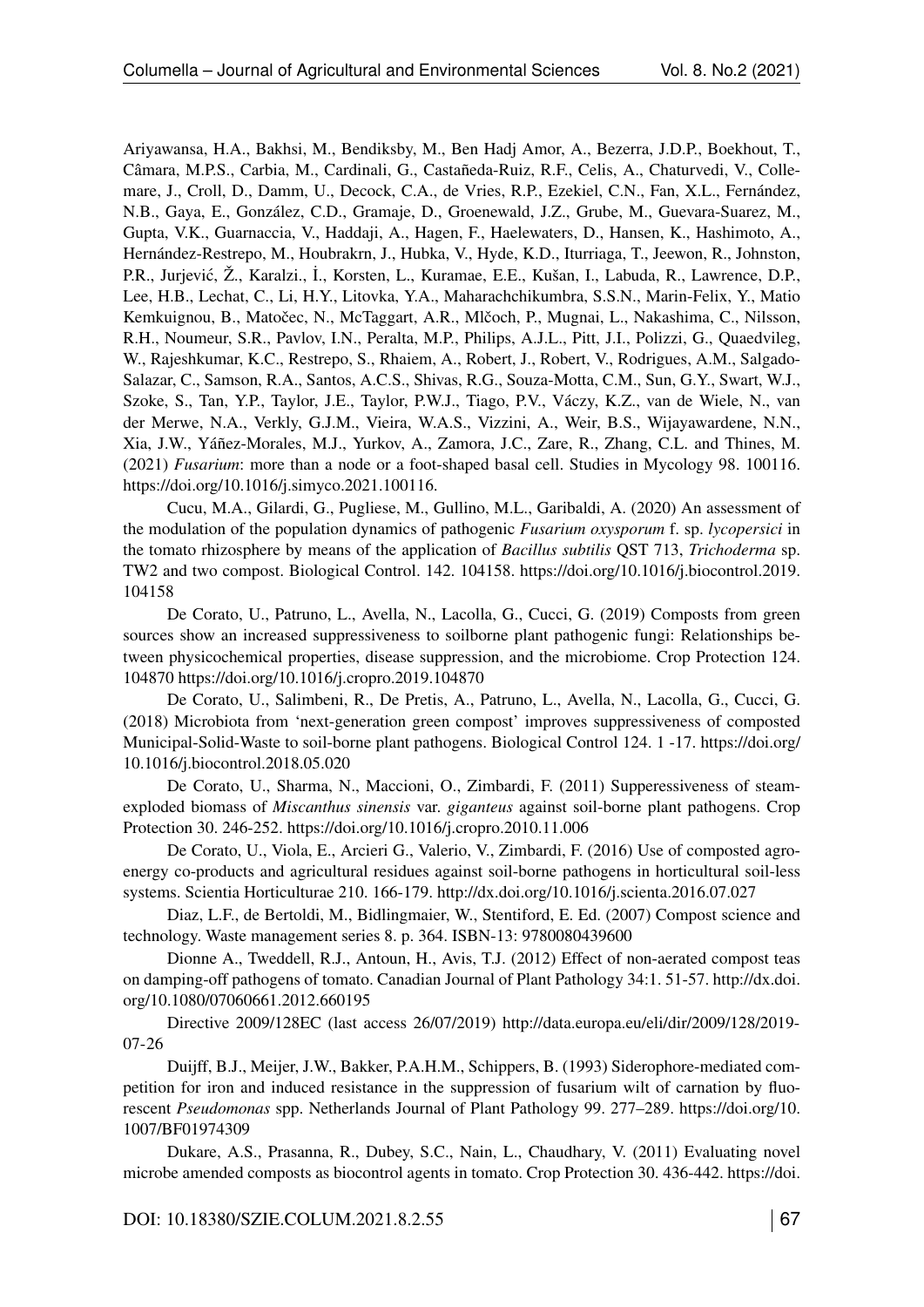### [org/10.1016/j.cropro.2010.12.017](https://doi.org/10.1016/j.cropro.2010.12.017)

EL-Masry, M.H., Khalil, A.I., Hassouna, M.S., Ibrahim, H.A.H. (2002) *In situ* and *in vitro* suppressive effect of agricultural composts and their water extracts on some phytopathogenic fungi. World Journal of. Microbiology. & Biotechnology. 18. 551-558.

Fu, L., Penton, C.R., Ruan, Y., Shen, Z., Xue, C., Li, R., Shen, Q. (2017) Inducing the rhizosphere microbiome by biofertilizer application to suppress banana *Fusarium* wilt disease. Soil Biology & Biochemistry 104. 39-48.<https://doi.org/10.1016/j.soilbio.2016.10.008>

Heck, D.W., Ghini, R., Bettiol, W. (2019) Deciphering the suppressiveness of banana *Fusarium* wilt with organic residues. Applied Soil Ecology 138. 46-60. [https://doi.org/10.1016/j.apsoil.](https://doi.org/10.1016/j.apsoil.2019.02.021) [2019.02.021](https://doi.org/10.1016/j.apsoil.2019.02.021)

Hoitink, H.A.J. (1980) Composted bark, a lightweight growth medium with fungicidal properties. Plant Disease 64(2). 142-147. DOI: 10.1094/PD-64-142.

Jakucs, E., Vajna, L (2003) Mycology. Agroinform Publishing and Printing Ltd. Budapest, p. 477. ISBN9635027761

Janvier, C., Villeneuve, F., Alabouvette, C., Edel-Hermann, V., Mateille, T., Steinberg, C. (2007) Soil health through soil disease suppression: Which strategy from descriptors to indicators? Soil Biology & Biochemistry 39. 1-23.<https://doi.org/10.1016/j.soilbio.2006.07.001>

John, R.P., Tyagi, R.D., Prévost, D., Brar, S.K., Pouleur, S., Surampalli, R.Y. (2010) Mycoparasitic *Trichoderma viride* as a biocontrol agent against *Fusarium oxysporum* f. sp. *adzuki* and *Pythium arrhenomanes* and as a growth promoter of soybean. Crop Protection 29. 1452–1459[.https:](https://doi.org/10.1016/j.cropro.2010.08.004) [//doi.org/10.1016/j.cropro.2010.08.004](https://doi.org/10.1016/j.cropro.2010.08.004)

Jones, P., Comfort, D. (2017) Towards the circular economy: A commentary on corporate approaches and challenges. Journal of Public Affairs 17: e1680.<https://doi.org/10.1002/pa.1680>

Joshi, D., Hooda, K.S., Bhatt, J.C., Mina, B.L., Gupta, H.S. (2009) Suppressive effects of composts on soil-borne and foliar diseases of French bean in the field in the western Indian Himalayas. Crop Protection 28. 608-615.<https://doi.org/10.1016/j.cropro.2009.03.009>

Kavroulakis, N., Ehaliotis, C., Ntougias, S., Zervakis, G.I., Papadopoulou, K. (2005) Local and systematic resistance against fungal pathogens of tomato plants elicited by compost derived from agricultural residues. Physiological and Molecular. Plant Pathology 66. 163-174. [https://doi.](https://doi.org/10.1016/j.pmpp.2005.06.003) [org/10.1016/j.pmpp.2005.06.003](https://doi.org/10.1016/j.pmpp.2005.06.003)

Kerkeni, A., Daami-Remadi, M., Tarchoun, N., Khedher, M.B. (2007) In vitro assessment of the antifungal activity of several compost extracts obtained from composted animal manure mixtures. International Journal of Agricultural Research 2. 786-794[.https://doi.org/10.3923/ijar.2007.786.794](https://doi.org/10.3923/ijar.2007.786.794)

Koné, S.B., Dionne, A.D., Tweddell, R.J., Antoun, H., Avis, T.J. (2010) Suppressive effect of non-aerated compost teas on foliar fungal pathogens of tomato. Biological Control 52. 167-173. <https://doi.org/10.1016/j.biocontrol.2009.10.018>

Lamprecht, S.C., Tewoldemedhin, Y.T. (2017) *Fusarium* species associated with damping-off of rooibos seedlings and the potential of compost as soil amendment for disease suppression. South African Journal of Botany 110. 110-117.<http://dx.doi.org/10.1016/j.sajb.2016.07.009>

Larkin, R.P., Fravel, D.R. (1998) Efficacy of various fungal and bacterial biocontrol organisms for control of *Fusarium* wilt of tomato. Plant Disease 82. 1022-1028.

Lopez-Mondejar, R., Bernal-Vicente, A., Ros, M., Tittarelli, F., Canali, S., Intrigiolo, F., Pascual, J.A. (2010) Utilization of citrus compost-based growing media amended with *Trichoderma harzianum* T-78 in *Cucumis melo* L. seedling production. Bioresource Technology 101. 3718-3723. <https://doi.org/10.1016/j.biortech.2009.12.102>

Lumsden, R.D., Lewis, J.A., Millner, P.D. (1983) Effect of composted sewage sludge on several soilborne pathogens and diseases. Phytopathology 73. 1543-1548. [https://doi.org/10.1094/](https://doi.org/10.1094/Phyto-73-1543.) [Phyto-73-1543.](https://doi.org/10.1094/Phyto-73-1543.)

Markakis, E.A., Fountoulakis, M.S., Daskalakis, G.Ch., Kokkinis, M., Ligoxigakis, E.K. (2016)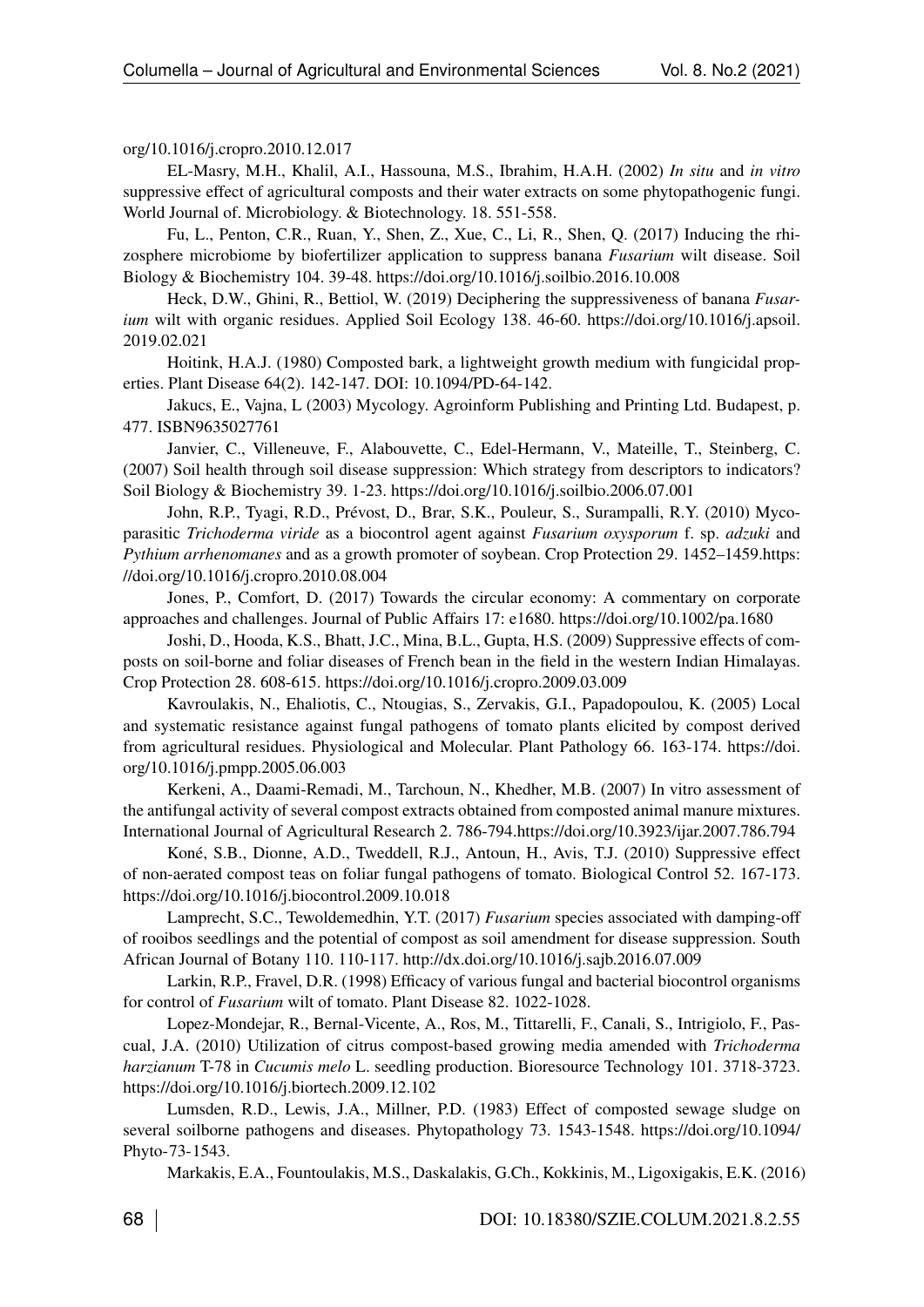The suppressive effect of compost amendments on *Fusarium oxysporum* f.sp. *radicis-cucumerinum* in cucumber and *Verticillium dahliae* in eggplant. Crop Protection 79. 70-79. [https://doi.org/10.1016/](https://doi.org/10.1016/j.cropro.2015.10.015) [j.cropro.2015.10.015](https://doi.org/10.1016/j.cropro.2015.10.015)

Meng, X., Dai, J., Zhang, Y., Wang, X., Zhu, W., Yuan, X., Yuan, H., Cui, Z. (2018) Composted biogas residue and spent mushroom substrate as a growth medium for tomato and pepper seedlings. Journal of Environmental Management 216. 62-69.<https://doi.org/10.1016/j.jenvman.2017.09.056>

Mierzwa-Hersztek, M., Gleń-Karolcky, K., Gondek, K. (2018) Fungistatic activity of composts with the addition of polymers obtained from thermoplastic corn starch and polyethylene – An innovative cleaner production alternative. Science of the Total Environment 635. 1063-1075. <https://doi.org/10.1016/j.scitotenv.2018.04.220>

Milinković, M., Lalević, B., Jovičić-Petrović, J., Golubović-Ćurguz, V. (2019) Biopotential of compost and compost products derived from horticultural waste – Effect on plant growth and plant pathogens' suppression. Process Safety and Environmental Protection 121. 299-306. [https://doi.org/](https://doi.org/10.1016/j.psep.2018.09.024) [10.1016/j.psep.2018.09.024](https://doi.org/10.1016/j.psep.2018.09.024)

Nicolopoulou-Stamati, P., Maipas, S., Kotampasi, C., Stamatis, P., Hens, L. (2016) Chemical pesticides and human health: The urgent need for a new concept in agriculture. Frontier in Public Health 4. Article 148.<https://doi.org/10.3389/fpubh.2016.00148>

Ntougias, S., Papadopoulou, K.K., Zerkavis, G.I., Kavroulakis, N., Ehaliotis C. (2008) Suppression of soil-borne pathogen of tomato by composts derived from agro-industrial wastes abundant in Mediterranean regions. Biology and. Fertility of Soils 44. 1081-1090. [https://doi.org/10.1007/](https://doi.org/10.1007/s00374-008-0295-1) [s00374-008-0295-1](https://doi.org/10.1007/s00374-008-0295-1)

Oka, Y. (2010) Mechanisms of nematode suppression by organic soil amendments – A review. Applied Soil Ecology 44. 101-115.<https://doi.org/10.1016/j.apsoil.2009.11.003>

Pane, C., Celano, G., Villecco, D., Zaccardelli, M. (2012) Control of *Botrytis cinerea*, *Alternaria alternate* and *Pyrenochaeta lycopersici* on tomato with whey compost-tea applications. Crop Protection 38. 80-86<https://doi.org/10.1016/j.cropro.2012.03.012>

Pane, C., Spaccini, R., Piccolo, A., Scala, F., Bonanomi, G. (2011) Compost amendments enhance peat suppressiveness to *Pythium ultimum*, *Rhizoctonia solani* and *Sclerotinia minor*. Biological Control 56. 115-124.<https://doi.org/10.1016/j.biocontrol.2010.10.002>

Pharand, B., Carisse, O., Benhamou, N. (2002) Cytological aspects of compost-mediated induced resistance against *Fusarium* crown and root rot in tomato. Phytopathology 92. 424-438. <https://doi.org/10.1094/PHYTO.2002.92.4.424>

Postma, J., Montanari, M., van den Boogert, P.H.J.F. (2003) Microbial enrichment to enhance the disease suppressive activity of compost. European Journal of Soil Biology 39. 157-163. [https:](https://doi.org/10.1016/S1164-5563(03)00031-1) [//doi.org/10.1016/S1164-5563\(03\)00031-1](https://doi.org/10.1016/S1164-5563(03)00031-1)

Reuveni, R., Raviv, M., Krasnovsky, A., Freiman, L., Medina, S., Bar, A., Orion, D. (2002) Compost induces protection against *Fusarium oxysporum* in sweet basil. Crop Protection 21. 583- 587. [https://doi.org/10.1016/S0261-2194\(01\)00149-1](https://doi.org/10.1016/S0261-2194(01)00149-1)

Roncero, M.I.G., Hera, C., Ruiz-Rubio, M., Maceira, F.I.G., Madrid, M.P., Caracuel, Z., Calero, F., Delgado-Jarana, J., Roldán-Rodriguez, R., Martínez-Rocha, A.L., Velasco, C., Roa, J., Martín-Urdiroz, M., Córdoba, D., Di Pietro, A. (2003) *Fusarium* as a model for studying virulence in soilborne plant pathogens. Physiological and Molecular Plant Pathology 62. 87-98. [https://doi.org/10.](https://doi.org/10.1016/S0885-5765(03)00043-2) [1016/S0885-5765\(03\)00043-2](https://doi.org/10.1016/S0885-5765(03)00043-2)

Saadi, I., Laor, Y., Medina, S., Krassnovsky, A., Raviv, M. (2010) Compost suppressiveness against *Fusarium oxysporum* was not reduced after one-year storage under various moisture and temperature conditions. Soil Biology & Biochemistry 42. 626-634. [https://doi.org/10.1016/j.soilbio.](https://doi.org/10.1016/j.soilbio.2009.12.016) [2009.12.016](https://doi.org/10.1016/j.soilbio.2009.12.016)

Sant, D., Casanova, E., Segarra, G., Avilés, M., Reis, M., Trillas, M.I. (2010) Effect of *Trichoderma asperellum* strain T34 on *Fusarium* wilt and water usage in carnation grown on compost-based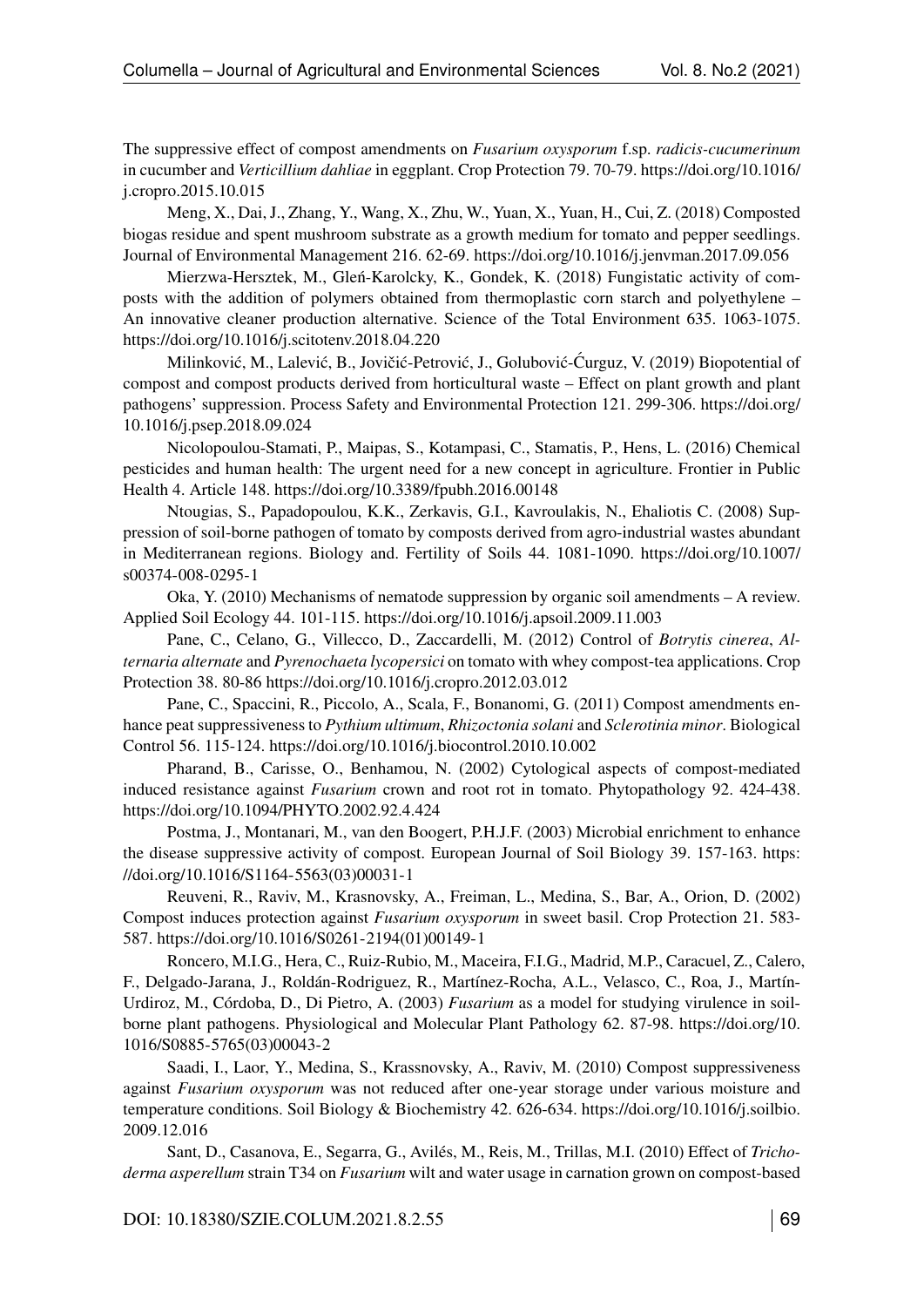growth medium. Biological Control 53. 291-296.<https://doi.org/10.1016/j.biocontrol.2010.01.012>

Shen, Z., Zhong, S., Wang, Y., Wang, B., Mei, X., Li, R., Ruan, Y., Shen, Q. (2013) Induced soil microbial suppression of banana fusarium wilt disease using compost and biofertilizers to improve yield and quality. European Journal of Soil Biology 57. 1-8. [https://doi.org/10.1016/j.ejsobi.](https://doi.org/10.1016/j.ejsobi.2013.03.006) [2013.03.006](https://doi.org/10.1016/j.ejsobi.2013.03.006)

Siddiqui, Y., Meon, S., Ismail, R., Rahmani, M. (2009) Bio-potential of compost tea from agrowaste to suppress *Choanephora cucurbitarum* L. the causal pathogen of wet rot of okra. Biological Control 49. 38-44.<https://doi.org/10.1016/j.biocontrol.2008.11.008>

Suárez-Estrella, F., Vargas-Garcia, C., López, M.J., Capel, C., Moreno, J. (2007) Antagonistic activity of bacteria and fungi from horticultural compost against *Fusarium oxysporum* f. sp. *melonis*. Crop Protection 26. 46-53.<https://doi.org/10.1016/j.cropro.2006.04.003>

Termorshuizen, A.J., van Rijn, E., van der Gaag, D.J., Alabouvette, C., Chen, Y., Lagerlöf, J., Malandrakis, A.A., Paplomatas, E.J., Rämert, B., Ryckeboer, J., Steinberg, C., Zmora-Nahum, S. (2006) Suppressiveness of 18 composts against 7 pathosystems: Variability in pathogen response. Soil Biology & Biochemistry 38. 2461-2477.<https://doi.org/10.1016/j.soilbio.2006.03.002>

Tian, Y., Wang, Q., Zhang, W., Gao, L. (2016) Reducing environmental risk of excessively fertilized soils and improving cucumber growth by *Caragana microphylla*-straw compost application in long-term continuous cropping systems. Science of the Total Environment 544. 251-261. [http:](http://dx.doi.org/10.1016/j.scitotenv.2015.11.091) [//dx.doi.org/10.1016/j.scitotenv.2015.11.091](http://dx.doi.org/10.1016/j.scitotenv.2015.11.091)

Tilston, E.L., Pitt, D., Groenhof, A.C. (2002) Composted recycled organic matter suppresses soil-borne diseases of field crops. New Phytologist 154. 731-740. [https://doi.org/10.1046/j.1469-](https://doi.org/10.1046/j.1469-8137.2002.00411.x) [8137.2002.00411.x](https://doi.org/10.1046/j.1469-8137.2002.00411.x)

Trillas-Gay, M.I., Hoitink, H.A. J., Madden, L.V. (1986) Nature of suppression of *Fusarium* wilt of radish in a container medium amended with composted hardwood bark. Plant Disease 70 (11). 1023-1027.<https://doi.org/10.1094/PD-70-1023>

van Rijn, E., Termorshuizen, A.J., van Bruggen, A.H.C. (2007) Storage method affects disease suppression of flax wilt induced by composts. Soil Biology & Biochemistry 39. 2743-2749. [https:](https://doi.org/10.1016/j.soilbio.2007.05.019) [//doi.org/10.1016/j.soilbio.2007.05.019](https://doi.org/10.1016/j.soilbio.2007.05.019)

Xiong, W. Guo, S., Jousset, A., Zhao, Q., Wu, H., Li, R., Kowalchuk, G.A., Shen, Q. (2017) Bio-fertilizer application induces soil suppressiveness against *Fusarium* wilt disease by reshaping the soil microbiome. Soil Biology & Biochemistry 114. 238-247. [https://doi.org/10.1016/j.soilbio.](https://doi.org/10.1016/j.soilbio.2017.07.016) [2017.07.016](https://doi.org/10.1016/j.soilbio.2017.07.016)

Yogev, A., Raviv, M., Hadar, Y., Cohen, R., Wolf, S., Gil, L., Katan, J. (2010) Induced resistance as a putative component of compost suppressiveness. Biological Control 54. 46-51. [https:](https://doi.org/10.1016/j.biocontrol.2010.03.004) [//doi.org/10.1016/j.biocontrol.2010.03.004](https://doi.org/10.1016/j.biocontrol.2010.03.004)

Yohalem, D.S., Nordheim, E.V., Andrews, J.H. (1996) The effect of water extracts of spent mushroom compost on apple scab in the field. Phytopathology 86. 914-922. [https://doi.org/10.1094/](https://doi.org/10.1094/Phyto-86-914.) [Phyto-86-914.](https://doi.org/10.1094/Phyto-86-914.)

Wahyuni, W.S., Mudjiharjati, A., Sulistyaningsih, N. (2010) Compost extracts of vegetable waste as biopesticide to control cucumber mosaic virus. HAYATI Journal of Biosciences 17. 95-100. <http://doi.org/10.4308/hjb.17.2.95>

Zhang, W., Han, D.Y., Dick, W.A., Davis, K.R., Hoitink, H.A.J. (1998) Compost and compost water extract-induced systemic acquired resistance in cucumber and *Arabidopsis*. Phytopathology 88. 450-455.<https://doi.org/10.1094/PHYTO.1998.88.5.450>

Zhou, Y., Selvam, A., Wong, J.W.C. (2016) Effect of Chinese medicinal herbal residues on microbial community succession and anti-pathogenic properties during co-composting with food waste. Bioresource Technology 217. 190-199.<http://dx.doi.org/10.1016/j.biortech.2016.03.080>

Zmora-Nahum, S., Danon, M., Hadar, Y., Chen, Y. (2008) Chemical properties of compost extracts inhibitory to germination of *Sclerotium rolfsii*. Soil Biology & Biochemistry 40. 2523-2529.